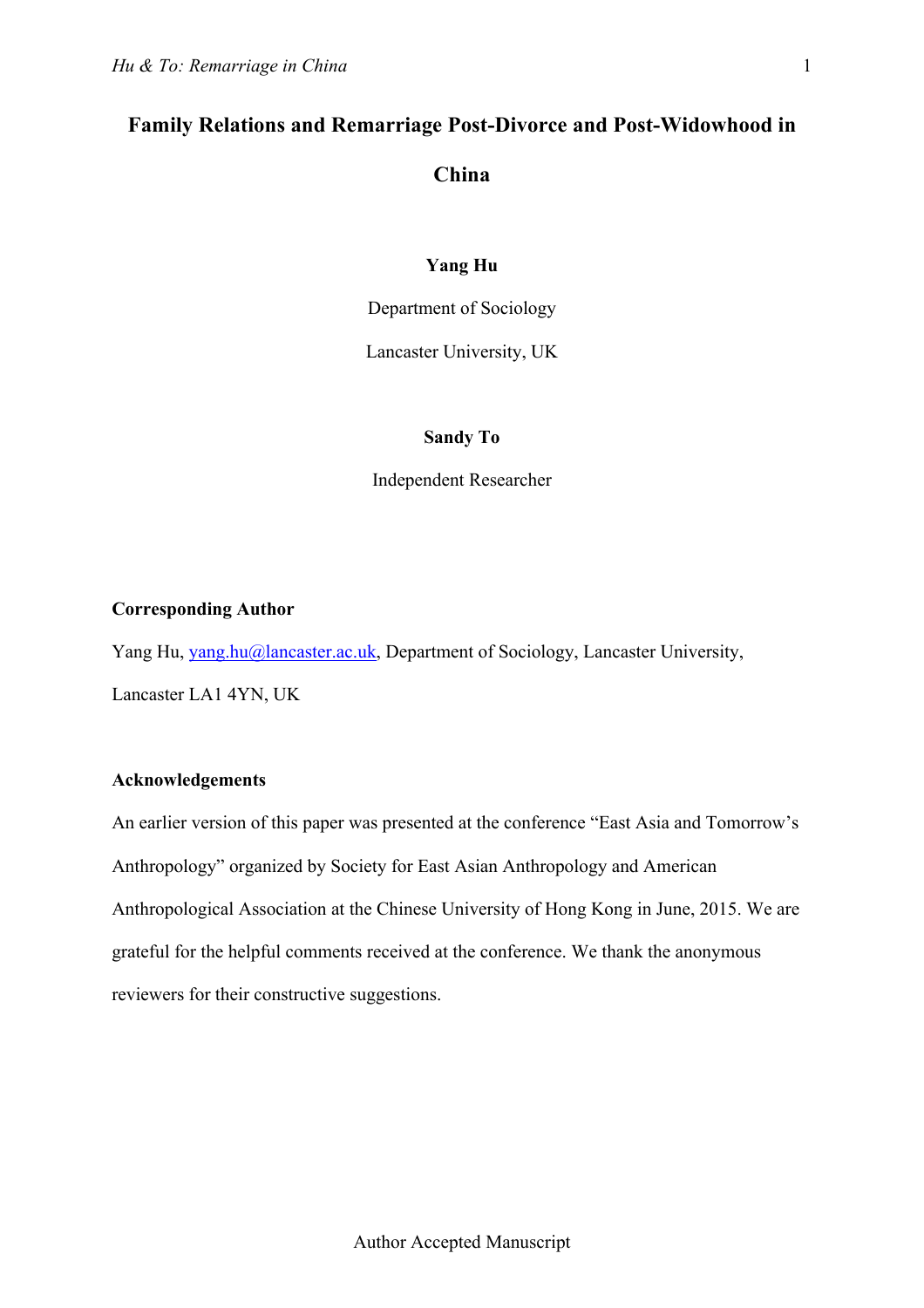# **Family Relations and Remarriage Post-Divorce and Post-Widowhood in China**

### **Abstract**

Analyzing event history data from the 2010 China Family Panel Studies and 13 qualitative interviews, we examine the complex and gendered relationship between family relations and remarriage in China. Distinct roles are played by the presence of pre-school, school-age and adult children in configuring the remarriage of women and men after divorce and after widowhood. The remarriage of widows but not divorcées is positively associated with the presence of parents and siblings respectively. Remarriage is more likely in the presence of large extended families. Whereas single and remarried divorcé(e)s equally provide care to their children, such care provision is less likely among remarried than single widow(er)s. Compared with their single counterparts, remarried divorcé(e)s and particularly widow(er)s are less likely to receive care from their children. We underline the importance of considering the "linked lives" of family members and comparing distinct life-course circumstances in the study of remarriage. We demonstrate that remarriage is far from an "individualized" institution, and that the state's privatization of marriage seems to reinforce the "familialization" of remarriage practices in China.

#### **Key Words**

Care Exchange, China, Divorce, Event History Analysis, Family Relations, Gender, Remarriage, Widowhood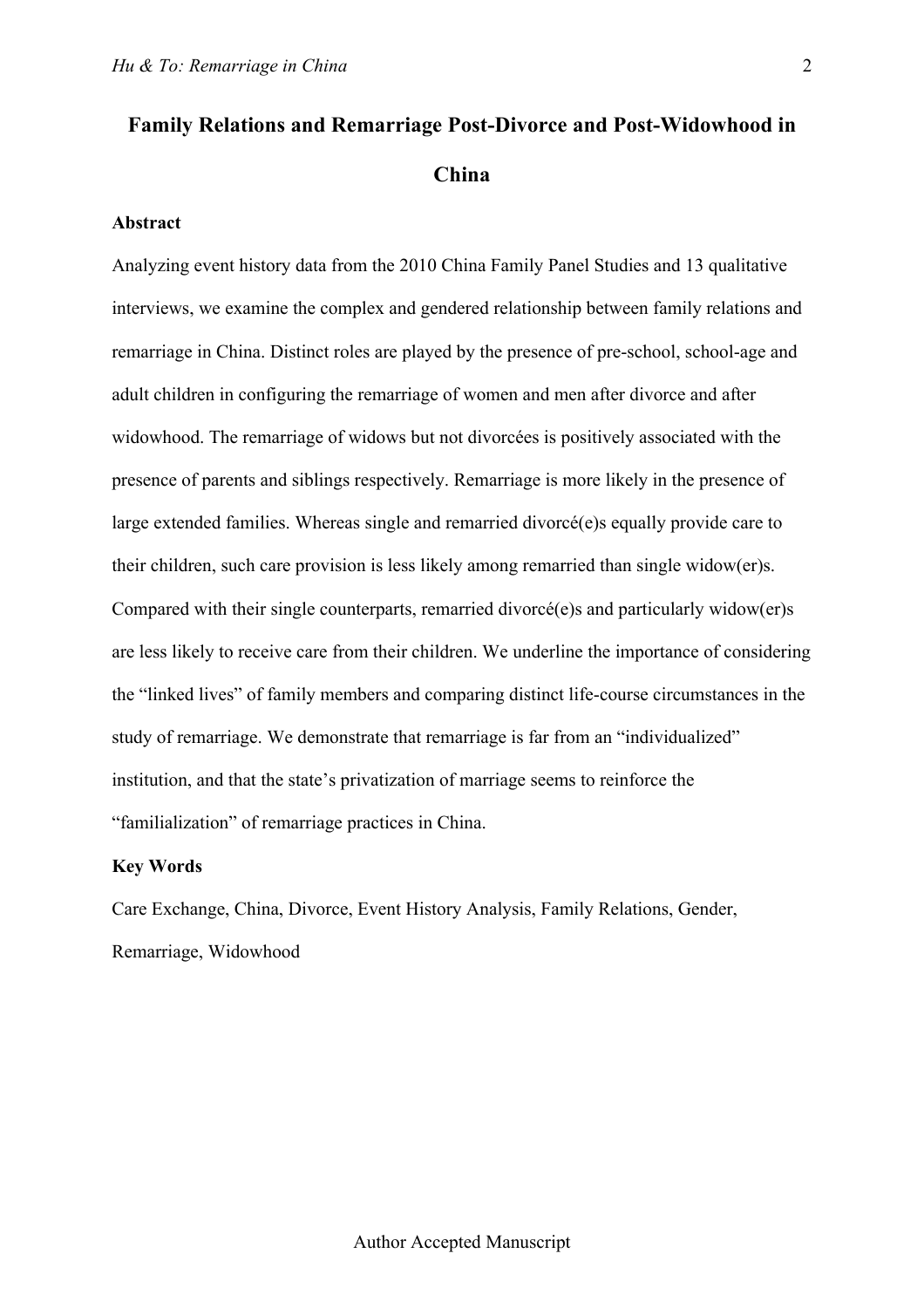# **Introduction**

In the last few decades, the rate of remarriage has grown rapidly in China. As illustrated in Figure 1, the annual number of people registering remarriage increased from fewer than 1 million in 1990 to more than 2.8 million in 2010. While remarriages accounted for approximately 8% of all marriage registrations in 1990, nearly 23% of marriage registrations in 2010 involved at least one remarrying spouse (Wang & Zhou, 2010). The importance of remarriage in China lies not only in its numerical increase. Against the backdrop of drastic socio-economic, cultural, and institutional transformation in modern China, the rise of remarriage serves as a kaleidoscope reflecting dynamic changes in the Chinese family and the shifting landscape of intimate relationships. Moreover, the institution and practice of remarriage—deeply embedded in complex family relations—raise a number of issues that have long interested social scientists: care provision, step-parenthood, inheritance, and family finances (Hans, 2008, 2009; Sweeney, 2010). Although a number of studies have been conducted on remarriage in the Chinese context, prior researchers have either focused on population-level trends (Wang & Zhou, 2010) or drawn on small-scale region-specific qualitative evidence (Huang, 2012). In this study, we aim to fill the gaps in existing research by providing an up-to-date, nationally representative individual-level analysis of remarriage in modern China.

# [Figure 1 about here]

The study of remarriage requires the consideration of "linked lives" (Elder & Giele, 2009). The "incomplete" institutionalization of remarriage (cf. Cherlin, 1978) is vividly reflected in the state of existing research on remarriage, which relies heavily on the opportunity-preference framework developed for the study of first marriages (Graaf & Kalmijn, 2003). As individuals make decisions on remarriage in the wake of preceding lifecourse events (Cherlin, 2009), and previous marriages often entail "indisposable" ties with

3

#### Author Accepted Manuscript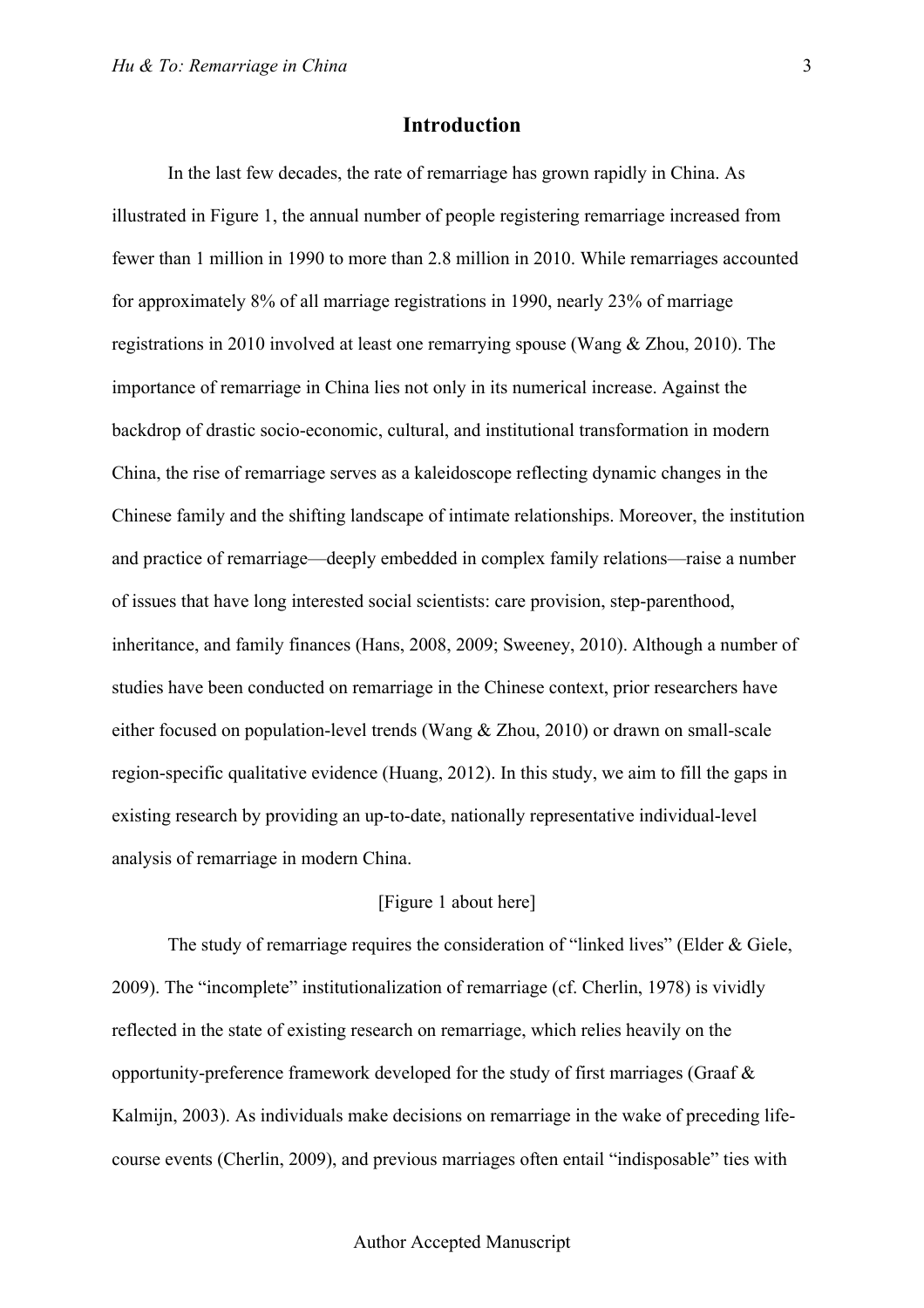people such as children and in-laws (Koo & Suchindran, 1980), theories based on first marriage are unlikely to fully capture the distinctive features of remarriage. The need to consider family relations is particularly pertinent to the study of remarriage in China, where marriage is largely a family rather than an individual affair (Croll, 1981; Hu, 2016a). As a result, the presence of nuclear and extended family members may play crucial roles in configuring the probability of remarriage. Furthermore, the dynamic social interactions sustained by such family relations may also differ between remarried individuals and those who remain single after marital disruption (Palmer, 1995). In the Chinese family, women and men are also known to assume differentiated gender roles and relate to other family members in distinct ways (Chen & Li, 2014). Therefore, the first objective of this research is to explore the gendered relationship between family relations—both their structure and the dynamic exchange associated with such relations—and remarriage.

It is also crucial to differentiate and compare distinctive life-course trajectories that lead to remarriage. Few previous researchers have distinguished between remarriage after divorce and remarriage after widowhood (Huang, 2012; Wang & Zhou, 2010). However, divorce and widowhood may entail drastically different life experiences, emotional contours, and circumstances. Although a small number of researchers have distinguished between remarriage post-divorce and post-widowhood, they have tended to focus on one or the other, not both (Graaf & Kalmijn, 2003; Sweeney, 2010). Only a few have compared post-divorce and post-widowhood remarriage in Western societies (Berntsen & Kravdal, 2012; Hans, Ganong, & Coleman, 2008). Therefore, it is our second objective to explore the similarities and differences in the relationship between family relations and remarriage after divorce and after widowhood in China.

Analyzing data from the 2010 wave of the China Family Panel Studies, we examine the roles played by a diverse array of family relations in configuring the probability of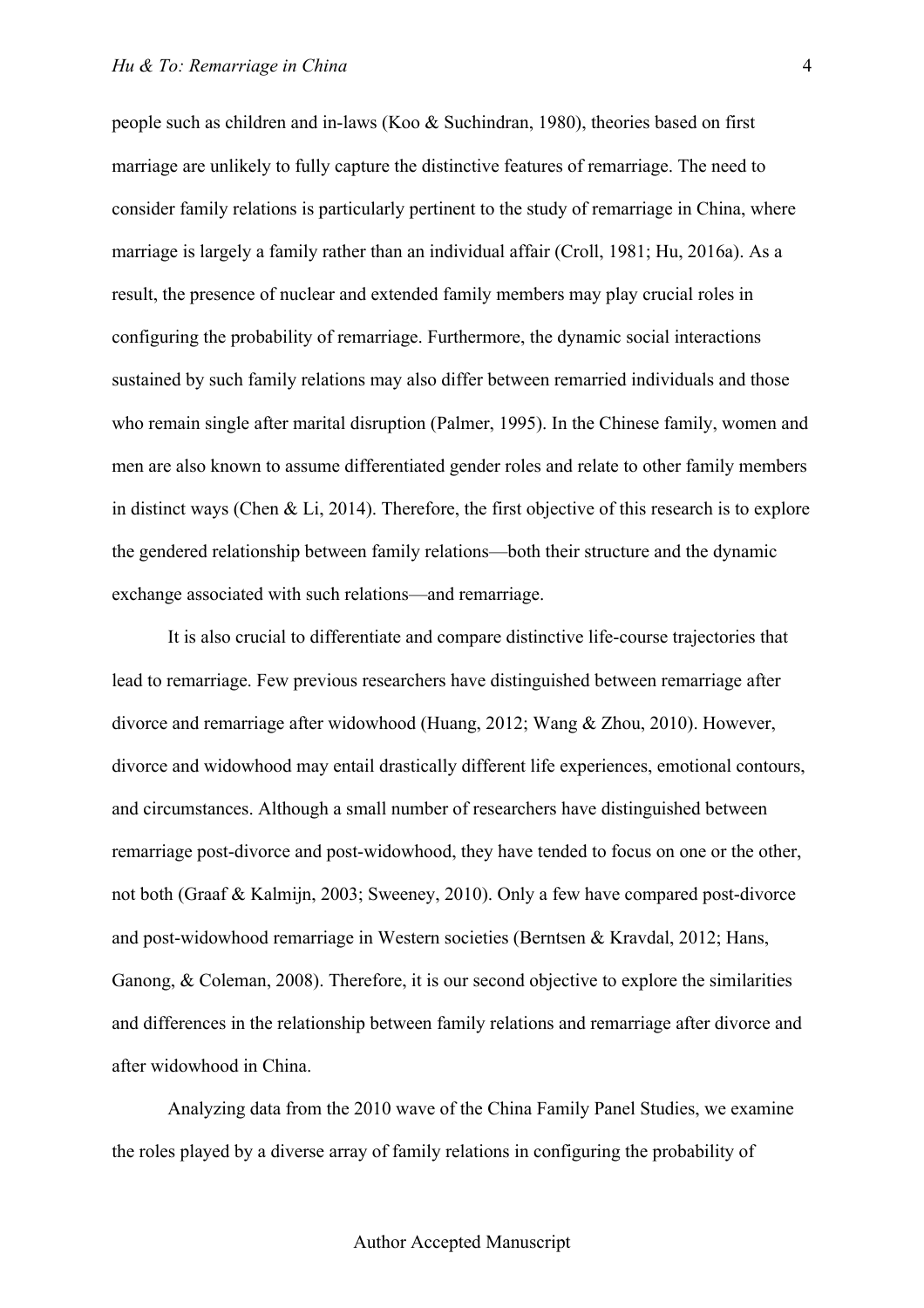remarriage after divorce and after widowhood, as well as how the dynamic care exchange sustained by such family relations differ between remarried and single divorcé(s) or widow(er)s. We further supplement and elaborate on our quantitative findings using qualitative evidence from 13 in-depth semi-structured interviews with respondents who have remained single and respondents who have remarried since divorce or widowhood.

# **Background and Theoretical Considerations**

#### **Changing Context of Remarriage in China**

Remarriage is not a new phenomenon in China. In the feudal and imperial eras, remarriage was common among widows from less well-off families. Despite the thendominant moral ideal of the "chastity widow," which obliged widows to remain faithful to their late husbands (Waltner, 1981), a lack of inherited assets made remarriage a viable strategy for subsistence for socio-economically disadvantaged women, especially given women's limited participation in the labor force at this time (Huang, 2012). Due to the rarity of divorce in feudal and imperial China, most remarriages followed widowhood rather than divorce (Waltner, 1981).

The establishment of a socialist regime in 1949 and China's subsequent socioeconomic reforms brought about considerable and gendered changes in the context of and motivation for remarriage, as well as its sociocultural and symbolic meanings. First, the socialist revolution boosted women's labor-force participation to more than 90% in the socialist era (Hu, 2016a), enabling Chinese wives to enjoy unprecedented economic independence. Therefore, economic deprivation is less likely to encourage remarriage for the sake of subsistence, as it did in pre-socialist China (Holmgren, 1985). Second, the 1950 Marriage Law conferred on Chinese men and women equal rights to marry and divorce according to personal will (Chen  $& Li$ , 2014). Third, the "open-door" policy implemented in late 1978 exposed Chinese people to Western ideals of individualism. The resulting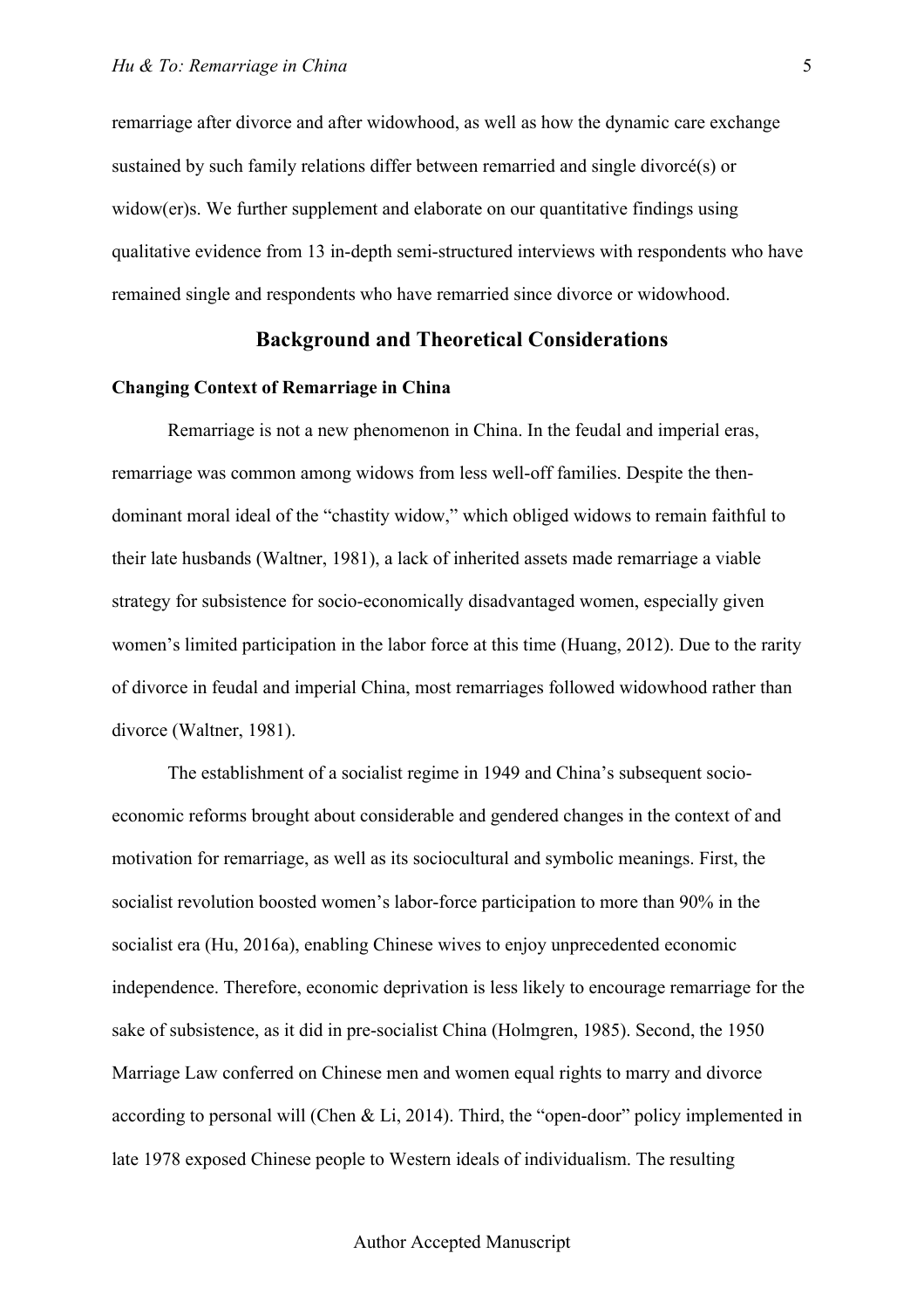prevalence of divorce, particularly in big cities, has created a major path to remarriage, along with widowhood (Wang, 2001). Furthermore, as cultural and legal changes erode the ideal of the "chastity widow", traditional moral imperatives may no longer impede women from remarrying. Indeed, it is widely argued that the growth of individual autonomy in modern China has contributed greatly to the individualistic pursuit of intimate relationships and therefore remarriage (Huang, 2012; Yan, 2003, 2009).

## **"Linked Lives": Family Relations and Remarriage**

Given the ongoing influence of family relations on marital decisions, the "individualization" of remarriage remains an empirical question. Existing scholarship has consistently shown that nuclear and extended families continue to play an active role in events such as matchmaking, mate selection, and the sanctioning of marriage in China today (Croll, 1981; Hu, 2016a; To, 2015a, 2015b). Although prior research has focused on the relationships between individuals and particular family members such as children, parents, and relatives, investigating their *respective* influence on the probability of remarriage (Hans, 2008; Hans et al., 2008; Koo & Suchindran, 1980), research comparing distinct sets of family relations is scarce. It thus remains unclear whether and how different family members influence individuals' remarriage in distinct ways. Furthermore, family relations are experienced not only through the structural presence or absence of family members, but also through complex and dynamic care, resource and emotional exchange sustained by such structure (Ngan & Wong, 1996). Therefore, it is crucial to provide a systematic assessment of the ways in which the presence or absence of distinct family members may configure the probability of remarriage, and whether and how the patterns of care exchange differ between those who have remarried and those who have remained single since marital disruption.

In China, family relations have two major dimensions: intergenerational, between parents and children; and horizontal, between extended family members such as siblings and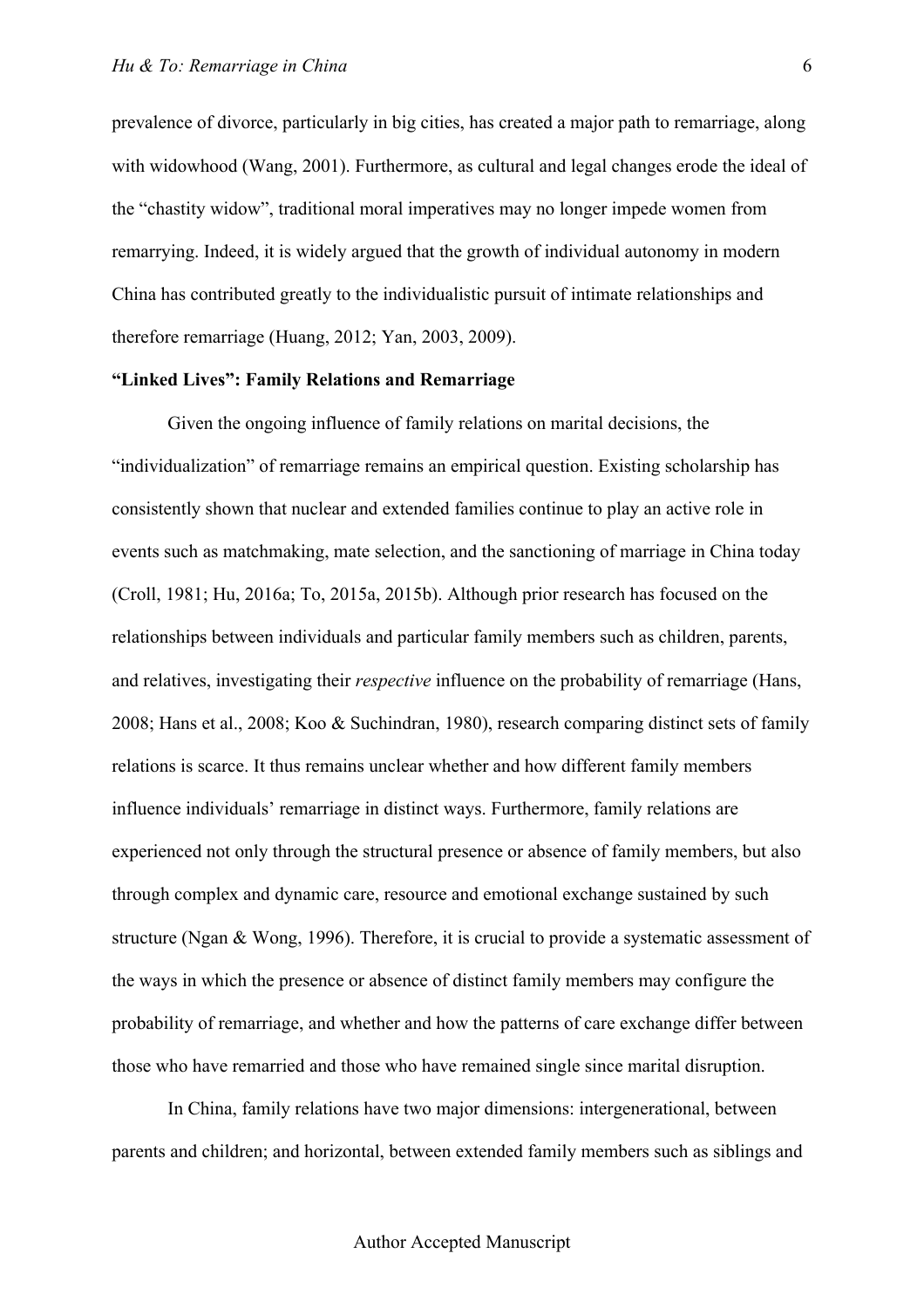relatives (Hu, 2016b). As gender roles are highly segmented between men and women in the Chinese family, both dimensions of family relations are gendered (Chen & Li, 2014). Intergenerationally, parents were traditionally considered to be a major impediment to remarriage (Huang, 2012), whose presence was believed to reinforce one's sense of filial obligation as well as the traditional ideal of chastity (Sommer, 1996; Waltner, 1981). This might not still be the case in modern China. In the wake of divorce or widowhood, parents may often serve as the first resort of help and support. In the modern era, the traditional moral ideal of "chastity wife" is being replaced by a rising sense of individualism that locates personal fulfilment in intimate relationships (Yan, 2003, 2009). This concurs with recent evidence that some parents are seen to encourage divorcé(e)s and widow(er)s to seek a fulfilled personal life and old-age security through remarriage (Stacey, 2011).

The presence of children was considered as another major impediment to remarriage. Under the influence of patrilineal traditions (Hu, 2016b), minors were often considered to be undesirable "baggage" that may diminish one's chances in the remarriage market, particularly for women (Koo & Suchindran, 1980). In addition, the widespread vilification of stepfamilies for harming children's development has led to an image of remarriage as an option for "selfish" parents (Li, 2009). However, recent research suggests that the rising divorce rates may have contributed to a decline of the negative stigmas attached to stepfamilies in post-reform China, particularly in urban areas (Kuan, 2015). Moreover, single parents, especially those with young children, are increasingly challenged by the soaring costs associated with childcare and child-rearing to consider remarriage (Kuan, 2015).

The legitimacy of marriage in modern China is sanctioned by law as well as by the recognition of a broader circle of extended family members (Croll, 1981; Hu, 2016a). Compared with those operating intergenerationally, care and resource exchanges between extended families and relatives are far less intense. However, social recognition from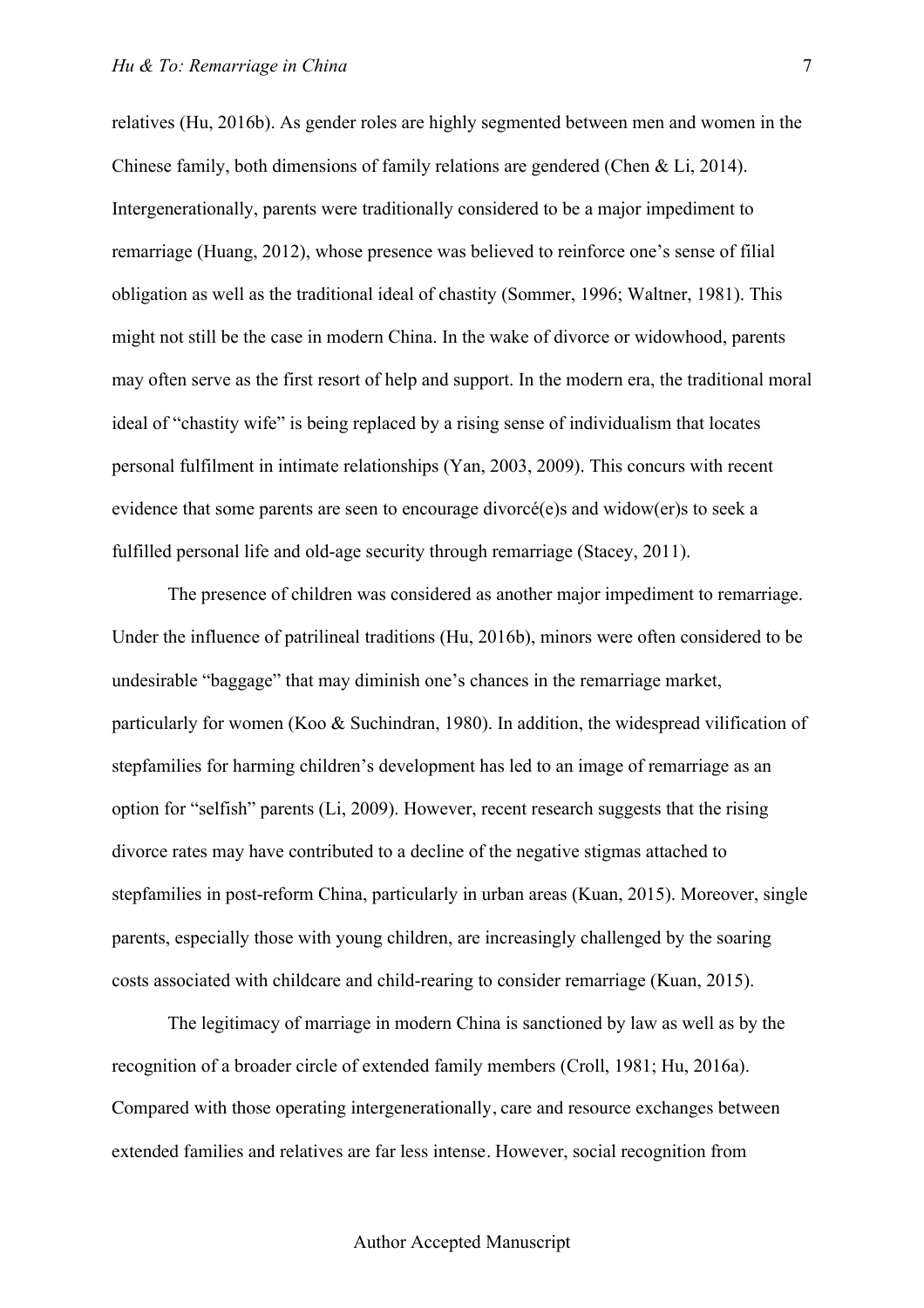extended families, as a "generalized reinforcer" (Homans, 1958), may play an important symbolic role in legitimizing and reinforcing social norms pertaining to remarriage. Because marriage is considered an integral part of a fulfilled personal life—particularly for women in modern China (To, 2015b), marital dissolution and widowhood may generate anxiety among extended family members, who may consequently pressure divorcé(e)s and widow(er)s to seek personal fulfilment through remarriage. Therefore, the presence of extended family members is likely to facilitate remarriage.

#### **Comparing Remarriage Post-Divorce and Post-Widowhood**

The need to differentiate post-divorce and post-widowhood remarriage is motivated by three major considerations. First, divorce and widowhood represent distinct life-course trajectories (Trivedi, Sareen, & Dhyani, 2009). A comparative analysis may yield important insights into the implications of the two major types of marital disruption for subsequent lifecourse developments. Second, divorce and widowhood tend to occur at distinct stages of the life course. Whereas divorce usually takes place in mid-life in China, widowhood is more likely to occur later in life (Wang & Zhou, 2010). This means divorcé(e)s and widow(er)s may have very different personal concerns over issues such as financial (in)dependence and old-age security and divergent life aspirations for intimacy and marriage. Third, divorcé(e)s and widow(er)s are also likely to have family members who are at different stages of their life course. In turn, this may demand divorcé(e)s and widow(er)s to respond to the needs that are specific to the life-course circumstances of their family members (Elder & Giele, 2009). For instance, due to the absence of state welfare for childcare, single parents with young rather than adult children may particularly view remarriage as a source of care and resources. Although we are prevented by the scarcity of prior research from deriving systematic hypotheses, our key aim is to explore whether and how the interrelations between family relations and remarriage differ between divorcé(e)s and widow(er)s.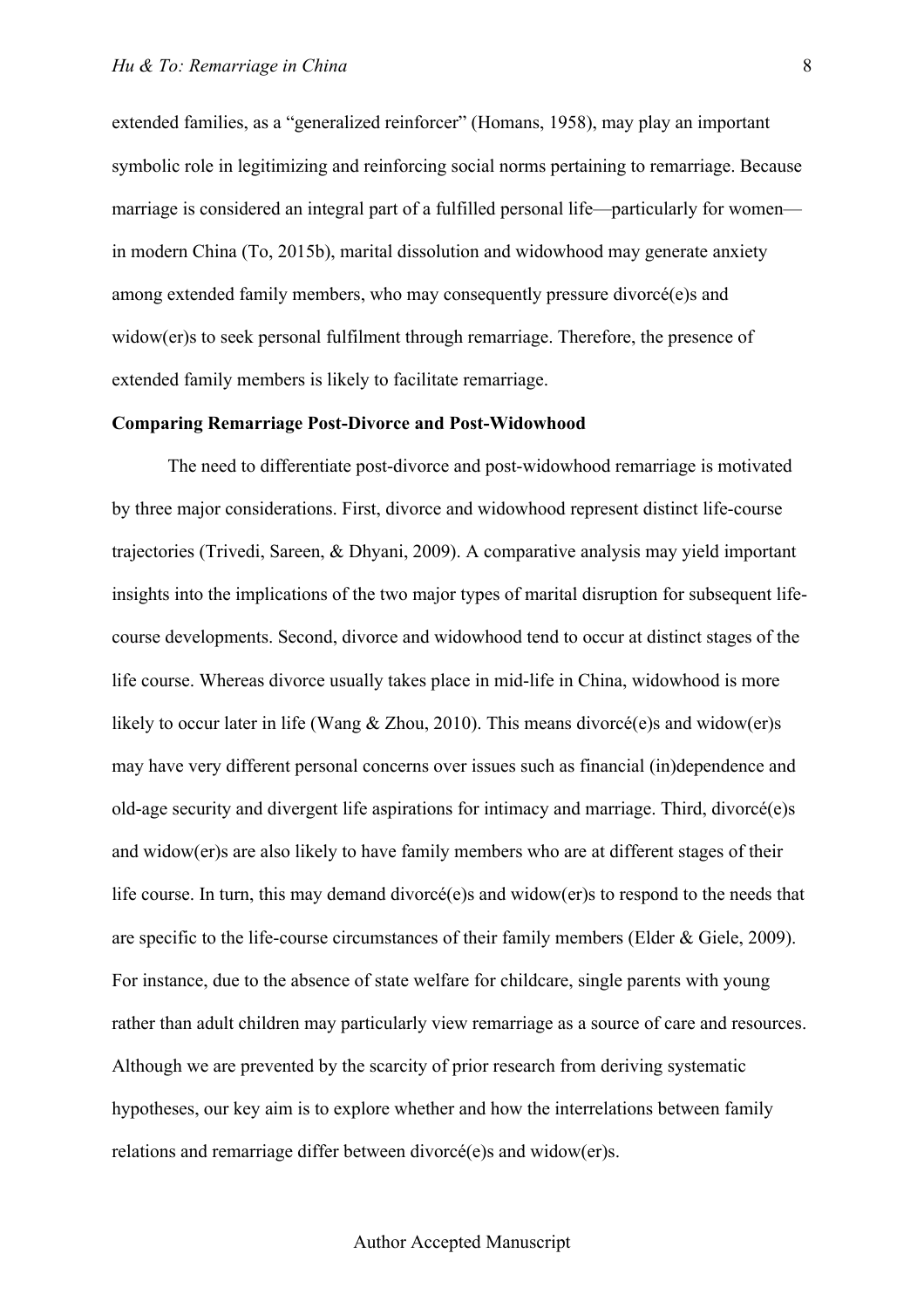## **Method**

In this research, we adopted a two-stage mixed-methods exploratory design. We first analyzed nationally representative survey data to identify the relationship between the structure of family relations and the likelihood of remarriage after divorce and after widowhood, respectively; and to examine the patterns of association between remarriage and care-exchange activities. To further elaborate on our quantitative findings, we drew on indepth semi-structured interviews to explore how individuals make sense of their remarriage considerations.

### **Quantitative Data and Sample**

Our quantitative data were drawn from the adult panel of the 2010 wave of the China Family Panel Studies (CFPS; Xie & Hu, 2014). The CFPS was conducted by the Institute of Social Science Survey at Peking University in collaboration with the Population Studies Center at the University of Michigan. Multistage probability-proportional-to-size sampling was used, with samples weighted in proportion to population structure at the administrative levels of county (or equivalent), village, and household. The survey covered 33,600 adults from 16,000 households from 25 provinces. The response rate was 81.28% at the household level.

The 2010 CFPS data are suited to the current research for a number of reasons. First, the survey contained a large nationally representative probability sample of remarried individuals in China  $(N = 798)$ . Second, the survey is representative of households from the eastern coast to the western hinterland, which is crucial given the considerable regional variation in remarriage rates across China (Wang & Zhou, 2010). Third, the CFPS collected event history data on both marriage trajectories and family relations.

To construct our analytical sample, we first excluded 30,382 never-married respondents, those in first marriages and those who had experienced both divorce and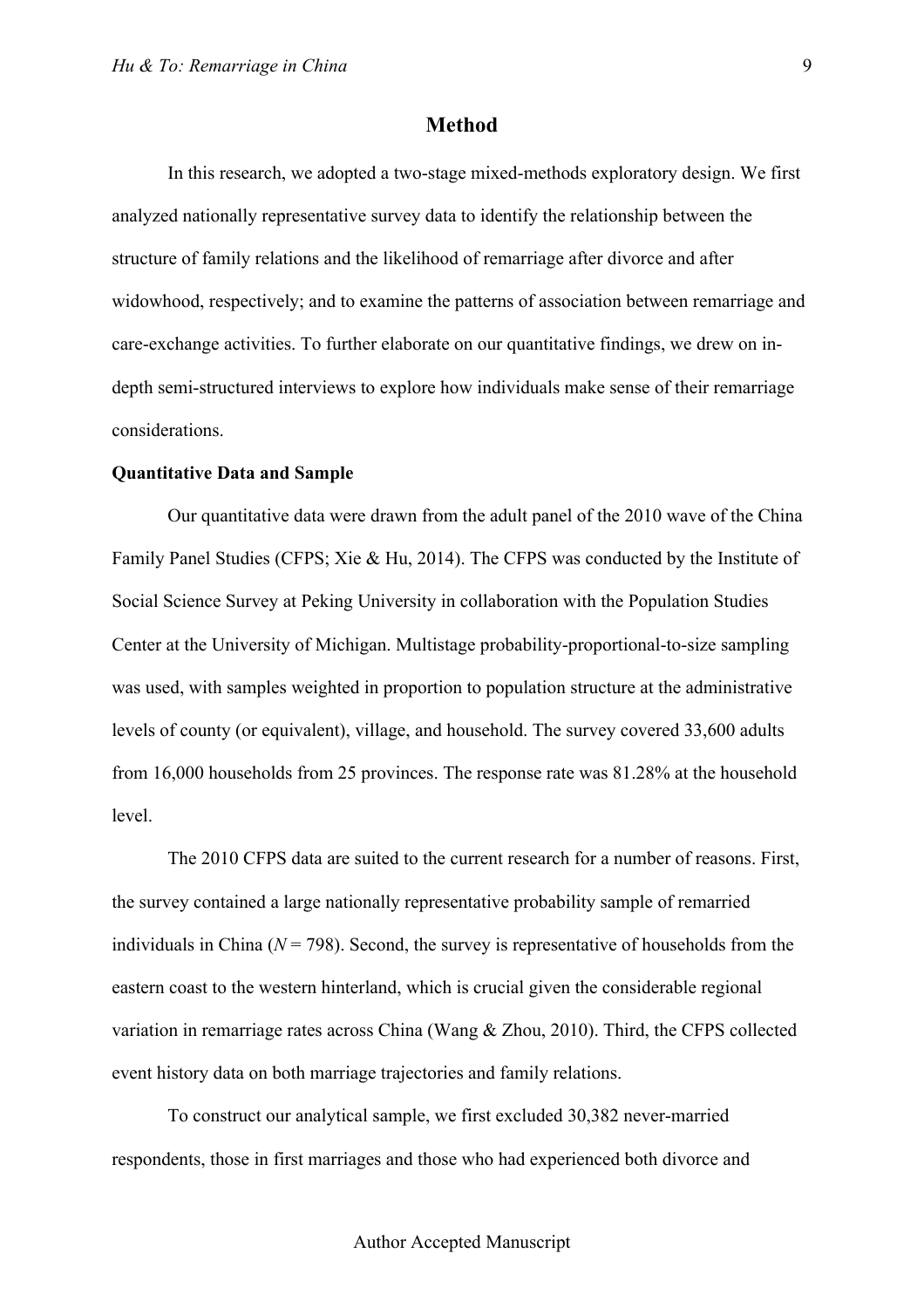widowhood. We then deleted 23 higher-order remarriages and 126 cases with missing values for our variables. We used the *mcartest* package in Stata to identify any potential biases resulting from our list-wise deletion of cases with missing values. As the Little's test was not statistically significant at the 10% level, the results confirmed that the list-deleted cases were missing completely at random (Li, 2013). Our final analytical sample comprised 3,069 individuals who had experienced either divorce or widowhood, of whom 722 had remarried for the first time.

Based on the event history data from the CFPS, we restructured the cross-sectional (wide) dataset into the person-year format. Following the method recommended by Singer and Willet (2003), the data were structured such that the first person-year record represented the year in which the divorce or widowhood took place and the last person-year record represented the year of remarriage for those who had remarried by 2010 or the year of survey (i.e., 2010) for those who had not remarried as of 2010. This restructured (long) dataset contained a total of 33,964 person-year observations, i.e. each respondent was observed for an average of 11.07 years. Table 1 presents descriptive statistics for the analytical sample.

[Table 1 about here]

# **Measures**

#### *Marital History*

Based on the respondents' current marital status and marital history, we distinguished between divorcé(e)s who had remained single (0) and remarried divorcé(e)s (1), and between single widow(er)s  $(0)$  and remarried widow(er)s  $(1)$ . In our analytical sample, 830 respondents had previously divorced, of whom 49.2% had remarried; and 2,239 respondents had experienced widowhood, of whom around 14% had remarried. The proportions of divorcé(e)s and widow(er)s in our analytical sample are consistent with evidence from the 2010 Census, which showed that single widow(er)s accounted for around 5.4% and single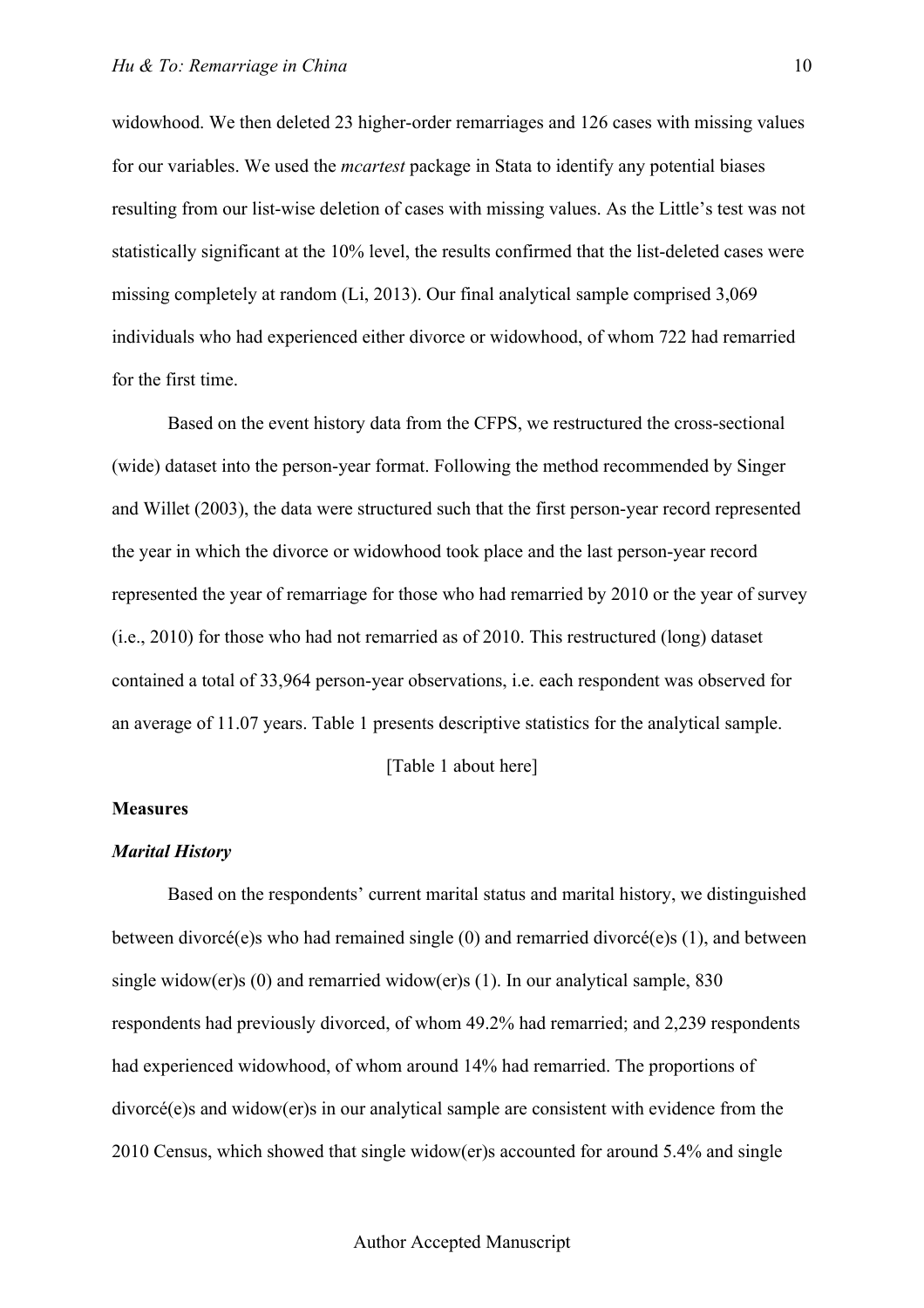divorcé(e)s accounted for around 1.4% of the Chinese population (Lu & Wang, 2013). We also derived a variable recording the year of divorce or widowhood. The respondents experienced divorce or widowhood between 1958 and 2010, with the average marital disruption occurring in 1997. On balance, divorce and widowhood occurred when the respondents were 33.37 and 53.67 years old, respectively. The previous marriage lasted an average of 9.02 years for divorcé(e)s and 32.81 years for widow(er)s. The average time between marital disruption and remarriage was 4.03 years for divorcé(e)s and 4.24 years for widow(er)s.

## *Structure of Family Relations*

Based on the respondents' marital history and their children's demographic information (e.g., date of birth and decease), we derived a series of time-varying variables to capture the presence or absence of pre-school children aged 0-6, school children aged 7-17 and adult children, respectively, for each person-year observation. We coded the presence of children as binomial categorical variables, because only a small number of respondents had more than one child in each category at any given time. Our further checks indicated that no respondent had a child with their remarriage spouse prior to their remarriage. As no change was noted in the sibship status of the respondents in our observation window, we captured the presence of sibling(s) using a time-constant dummy variable (89%). Due to the lack of detailed life history data (e.g., time of decease) on parents and extended families, we coded the presence of living parent(s) (30%) and the size of the extended family ( $M = 3.29$ ,  $SD =$ 2.23) as time-constant variables based on the information in 2010. Although the presence of parents and extended family members tends to predate the event of remarriage, we are careful to interpret the results for these variables in terms of association rather than causality due to the use of time-constant proxies.

### *Care Exchange Activities*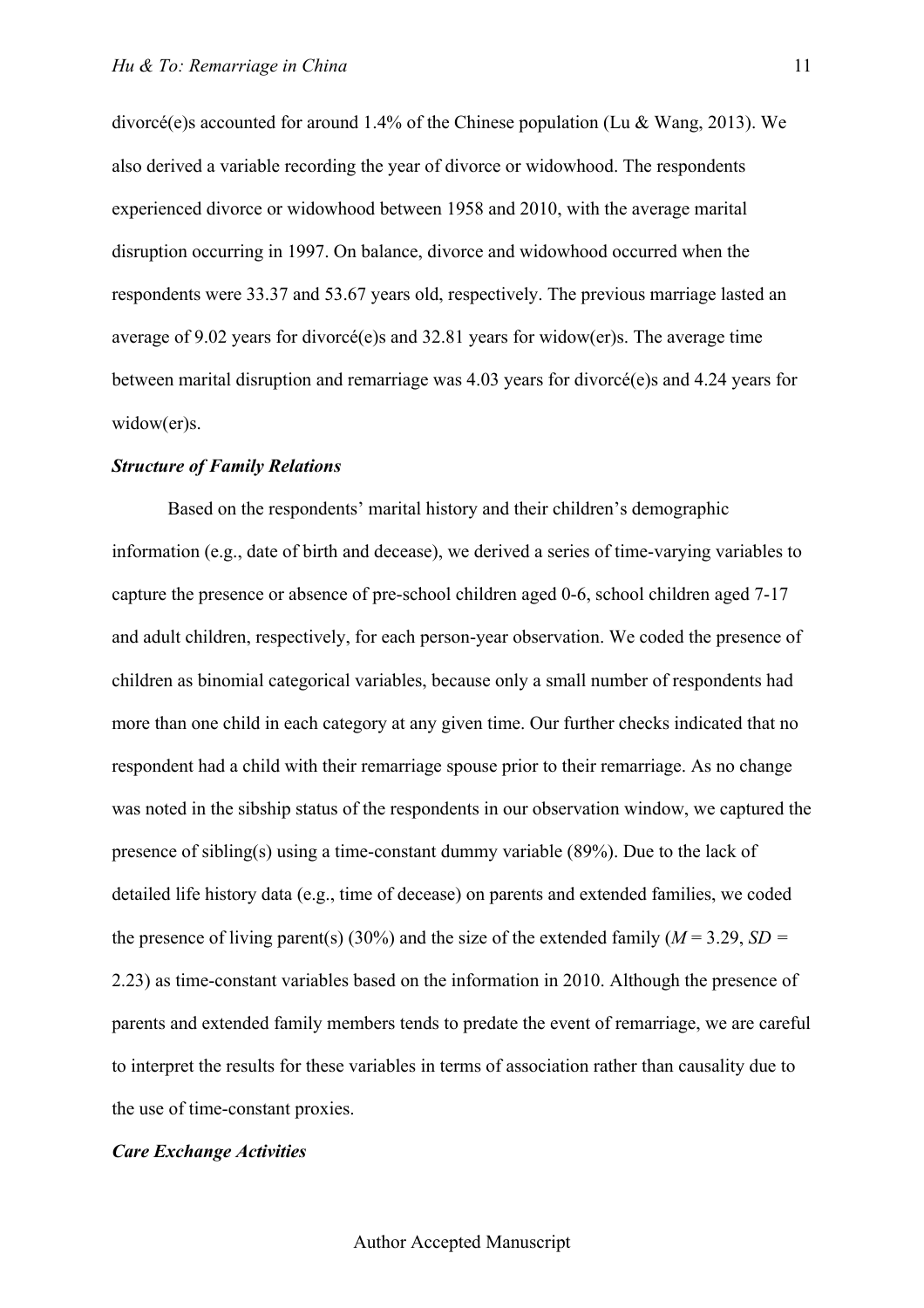We also measured the respondents' provision of care to their children and their reception of care from children in the six months prior to the survey. We defined "care" in a broad sense to include financial assistance, financial management, domesticity, and childcare. We coded the respondents as "active care providers" (23%) if they provided their children with one or more types of care. Similarly, we coded those who received one or more types of care as "active care recipients" (35%). Due to cell-size considerations, we coded care provision and reception as binomial categorical variables because the proportion of respondents who received or provided each specific type of care is relatively low. Unfortunately, the CFPS did not measure care exchange between the respondents and other family members, and only current but not event history data on care exchange were collected. This means our analysis only provides a correlational snapshot of whether and how the patterns of care-exchange activities differed between single and remarried respondents after marital disruption. Collecting and analyzing fine-grained longitudinal data on care exchange should be an important agenda for future research on remarriage.

## *Covariates*

We controlled for the respondents' gender, and 62% of the respondents were female. We included respondents' age as a linear regressor, as preliminary work showed this to be the most parsimonious specification. The respondents ranged between 29 and 82 years old, with a mean age of 60.99 (*SD =* 14.80); and the divoré(e)s were considerably younger than the widow(er)s. Whereas the remarried divorcé(e)s and single divorcé(e)s were similar in age, the remarried widow(er)s were significantly younger than the single widow(er)s ( $t = 16.19$ ,  $p$  $< 0.001$ ).

We controlled for the respondents' years of schooling  $(M = 3.83, SD = 4.73)$ . As younger cohorts enjoy more educational resources than their predecessors in China and the divorcé(e)s were substantially younger than the widow(er)s, it is not surprising that the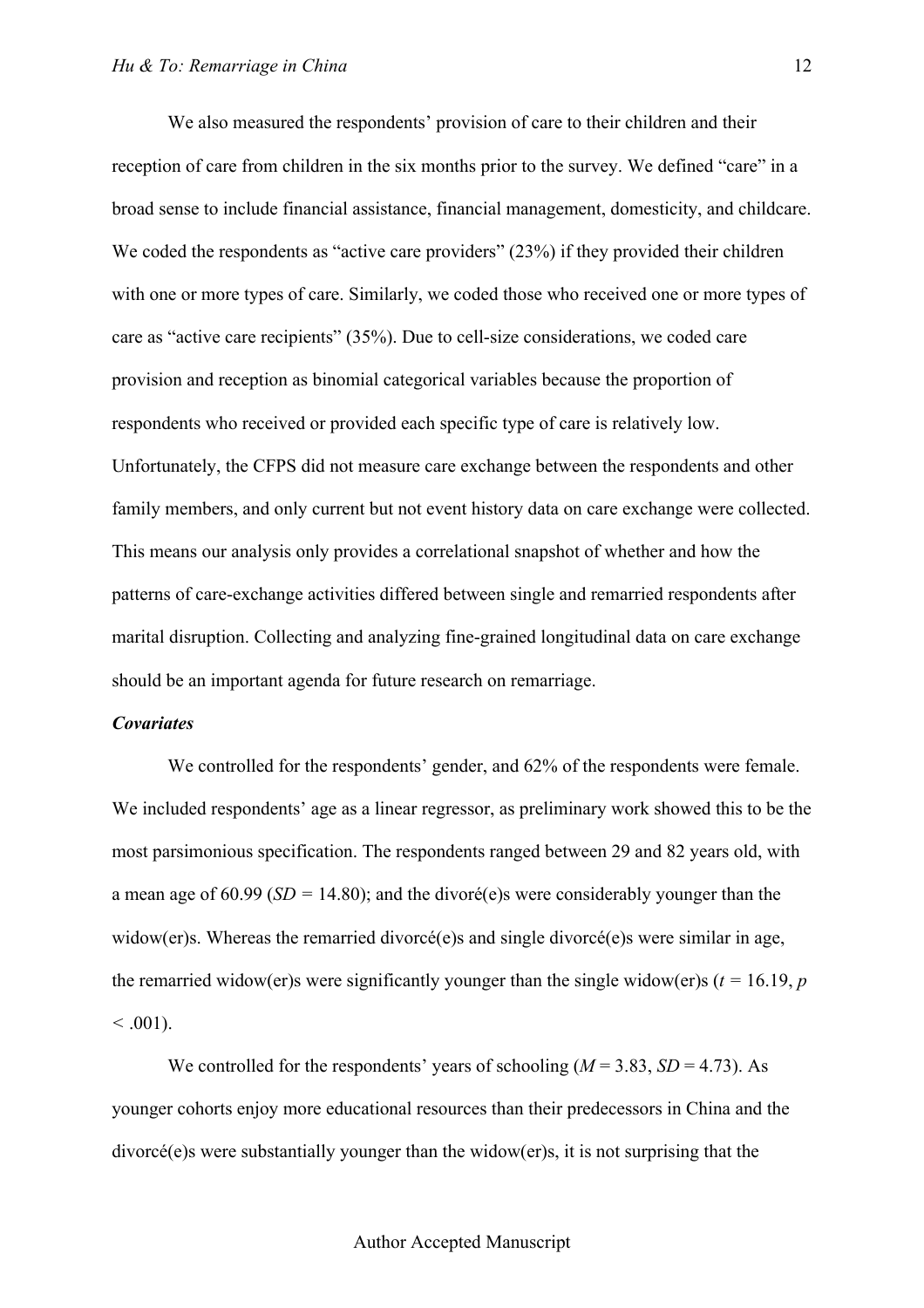divorcé(e)s had received more education than the widow(er)s. We took account of whether a respondent had ever held a formal job for more than 6 months, and 25% of the respondents had never worked. In the absence of event history data on the respondents' income, we necessarily relied on the time-constant measure of individual income in 2010 (in the logarithm form due to its skewed distribution) as a proxy of one's socio-economic status.

We also included a time-constant dummy variable distinguishing between residence in a rural area affiliated with a village committee (50%) and residence in an urban area under the jurisdiction of a neighborhood committee in 2010. Due to the lack of data on the respondents' migration history, this time-constant measure may not have captured the respondents' geographical mobility in our observation window. Nevertheless, we also controlled for one's *hukou* (household registration) origin, using the *hukou* status of the respondents' parents distinguishing between rural (83%) and urban types, which predates the event of remarriage and is unlikely to change over time. In China, *hukou* origin plays a prominent role in determining one's family values (Hu, 2016b) and marital mobility (Lui, 2017). Irrespective of one's location of residence in rural or urban areas, *hukou* origin is a major cause of segregation in the marriage market in contemporary China (Hu, 2016a; Lui, 2017).

## **Statistical Analysis**

In our analytical sample, 19.3% of the cases included more than one respondent from the same household and the households were further nested within provinces. To account for the hierarchical nature of the data and unobserved heterogeneities at the household and province levels, we fitted all models using a multilevel framework with random intercepts at the household and province levels (StataCorp, 2015). First, to examine how the structure of family relations configures the probability of remarriage, we fitted separate multilevel Cox proportional hazards event history models for remarriage post-divorce (Model 1) and post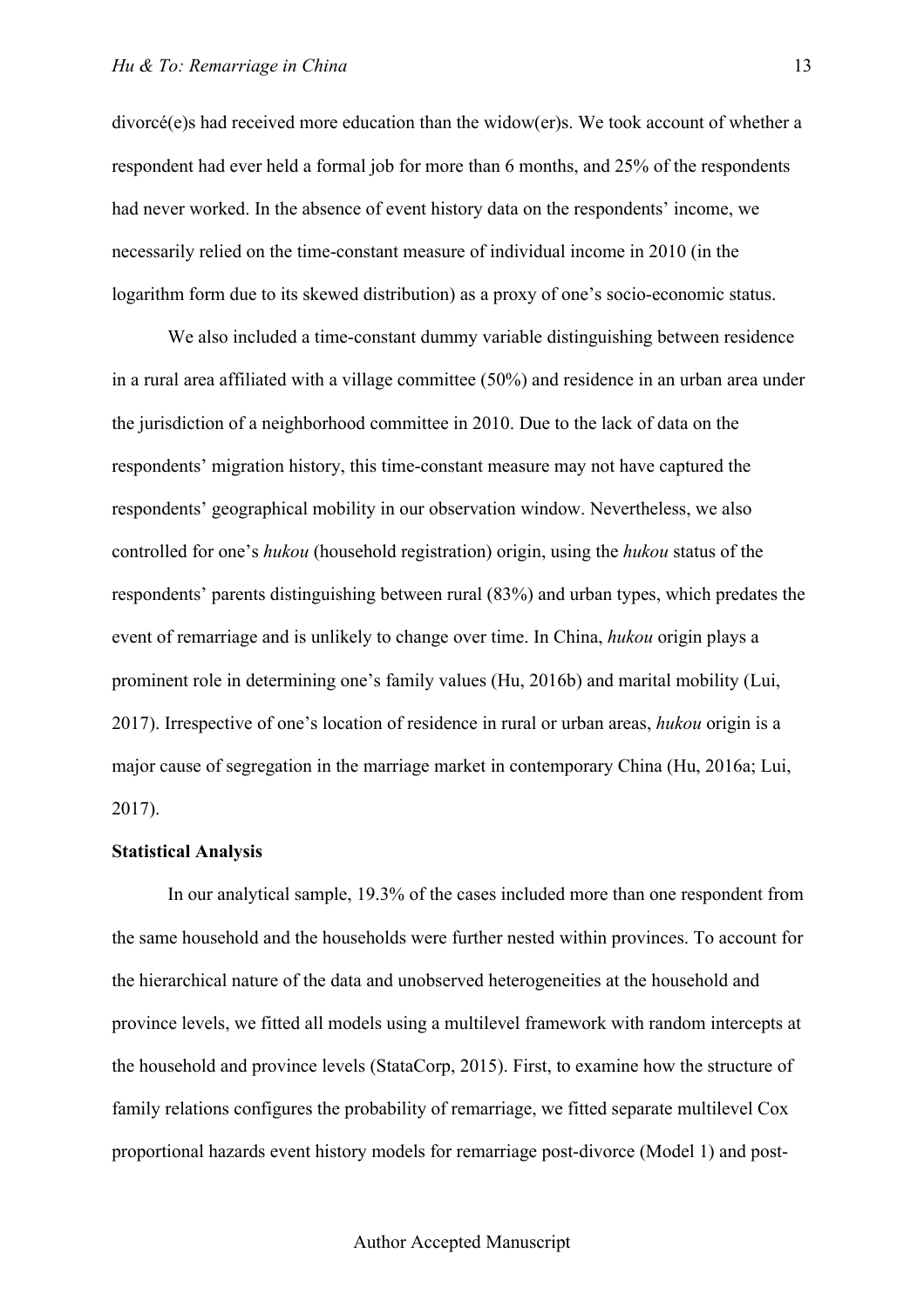widowhood (Model 2) using the long person-year dataset. The Cox specification was used because (1) it makes no assumption about the underlying distribution of event time, (2) our key focus is on the predictors rather than the timing of remarriage, and (3) the specification provides a more parsimonious solution given our long window of observation (Singer & Willet, 2003). Our additional tests using the discrete-time specification yielded results consistent to those reported here. In Model A, we included the structure of family relations and all control variables. We then added the interactions between gender and the structure of family relations in Model B. We then nested Model 1 and Model 2 to conduct cross-sample comparison of the regression coefficients.

Second, to compare the patterns of care exchange between the single and remarried respondents, we fitted multilevel binomial logistic regression models predicting the odds of care provision to children and care reception from children in 2010, using the wide dataset. The models were first fitted only with the main effects of all variables, and we then included the gender interactions for the care exchange measures. Notably, we used the respondents' remarriage status in 2009 rather than 2010 to ensure the key predictor (i.e., remarriage status) predated the dependent variables (i.e., care exchange). Given the dynamic and time-sensitive nature of care exchange, we are also careful to report and discuss the results in terms of association rather than causality. In both sets of models, the variance inflation factor (VIF) test was conducted and the VIF values were well below the conservative threshold of 2.5 for all our key variables (de Jongh et al., 2015).

# **Qualitative Data Collection and Analysis**

To elaborate on our quantitative findings and explore how individuals make sense of remarriage considerations, we drew on qualitative data from in-depth semi-structured interviews. The interviews were conducted between 2015 and early 2016. Snowball sampling was used to recruit 13 single and remarried divorcé(e)s and widow(er)s with distinct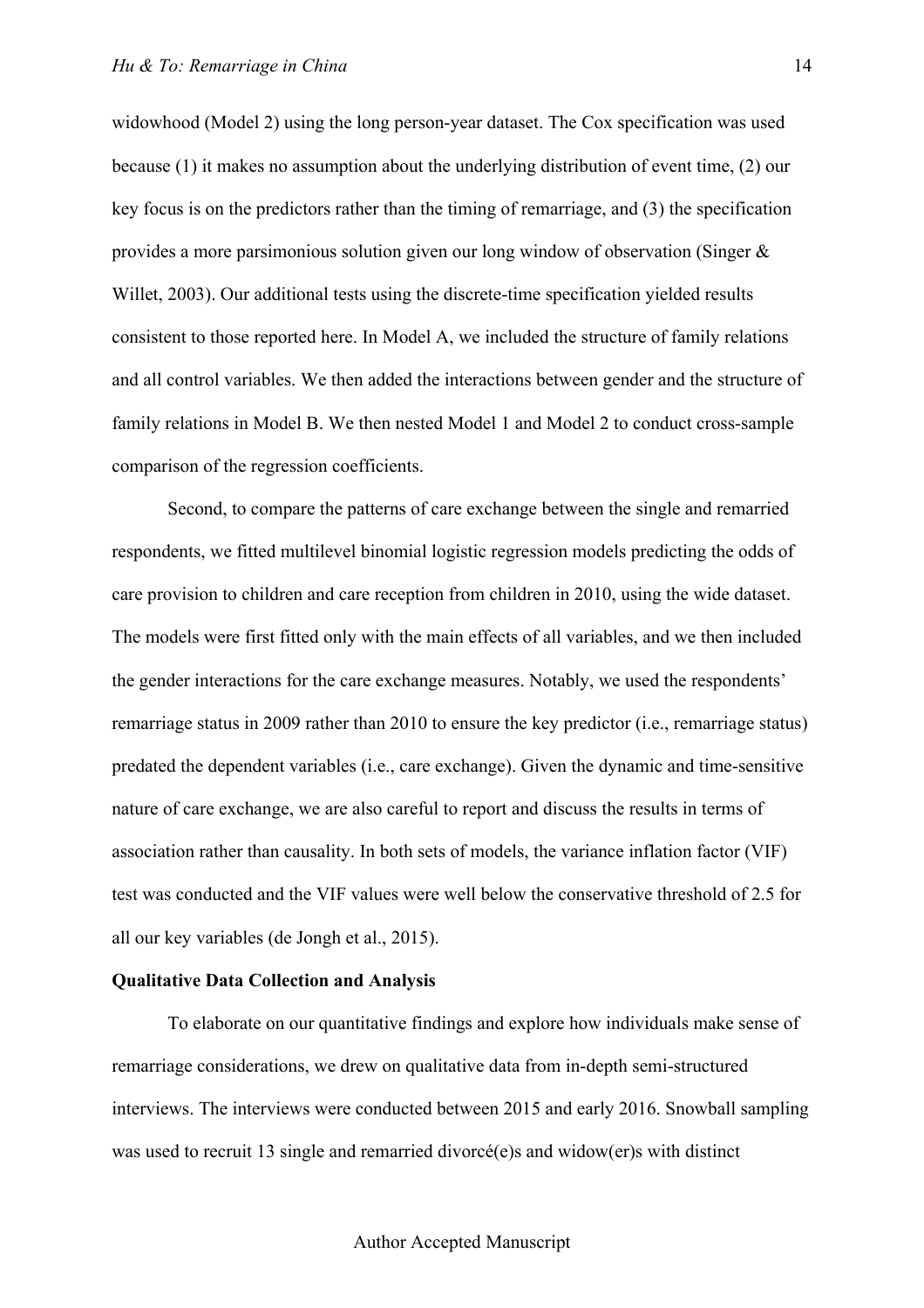experiences of remarriage from a number of cities in southern China. The interviewees ranged from 42 to 66 years old, with a mean age of 52. Of the 13 interviewees, 10 were female, 5 had experienced widowhood rather than divorce, and 5 had remarried since divorce or widowhood. With an overarching focus on people's considerations and decisions pertaining to remarriage, the interviews explored the respondents' family relations and biographical trajectories since their divorce or widowhood. Lasting for an average of 47 minutes (ranging from 30 to 65 minutes), the interviews were conducted in Chinese, audiorecorded where possible, and transcribed.

A combination of selective and axial coding was used to analyze the qualitative data (Yin, 2010). As the main purpose of our qualitative procedure was to illustrate and enrich the interpretation of our quantitative findings, our initial coding of the qualitative data was necessarily guided by the patterns identified in our quantitative analysis. Here we paid close attention to the occurrence of themes that corresponded to our key variables. Axial coding was then used to identify and establish potential relationships between different themes (Yin, 2010). At this stage, we paid particular attention to how the interviewees subjectively experienced and made sense of their family relations when considering remarriage.

# **Results**

Table 2 presents the results from the multilevel Cox proportional hazards regression models predicting the transition into remarriage after divorce and after widowhood, respectively. Coefficients are reported in Table 2. As we report the results, we also present the hazards ratios (HR) in the body of the text, where a value greater than 1 indicates a greater likelihood and a value less than 1 indicates a lower likelihood of having remarried rather than remaining single after divorce or widowhood. Figure 2 depicts the marginal differences in the odds of care provision to children and care reception from children between the single and remarried respondents.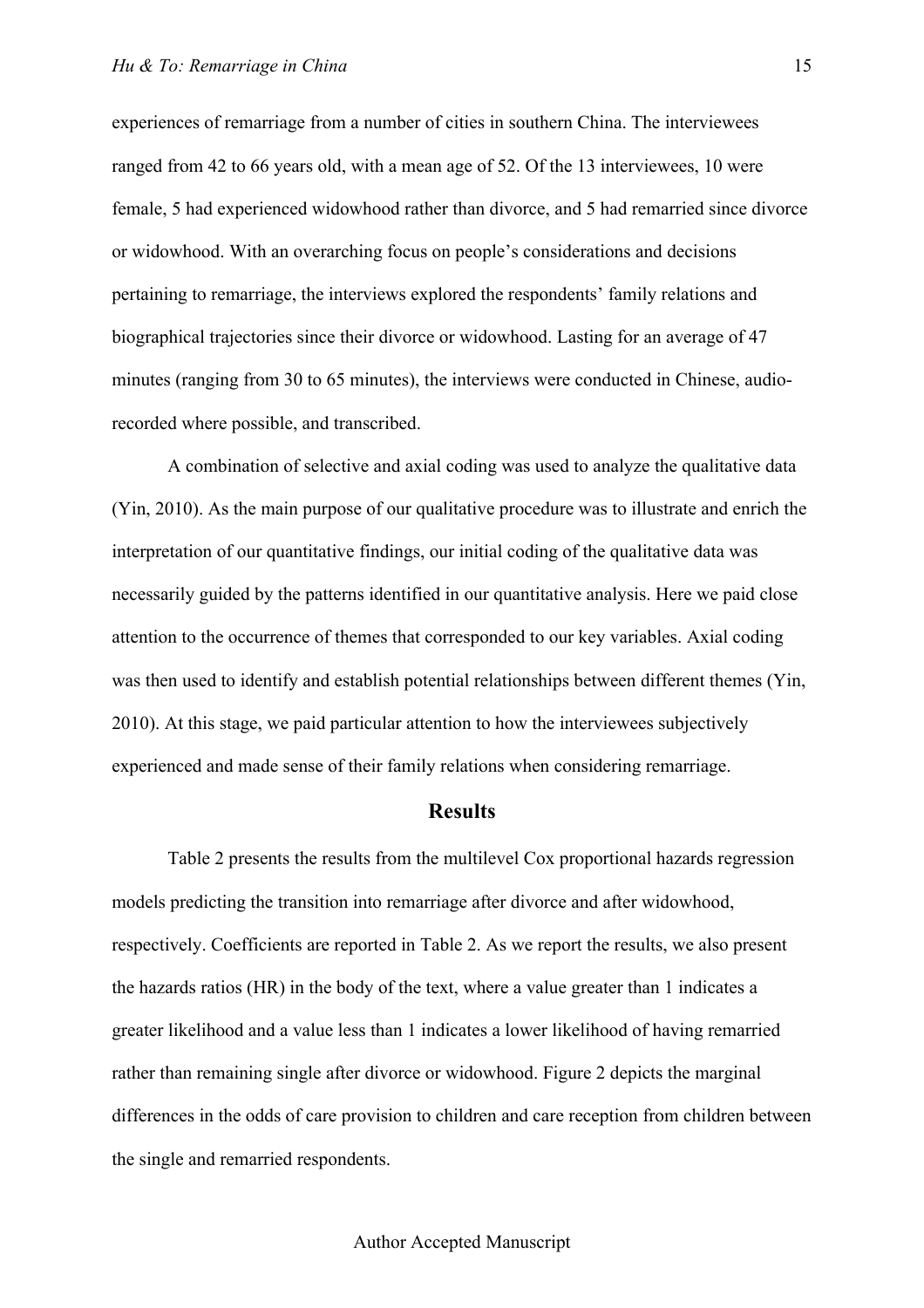#### [Table 2 and Figure 2 about here]

In Model 1A, the results show that there is a positive association between the presence of pre-school children and the probability of remarriage after divorce (HR = 1.88, *p*   $\leq$  0.01). In contrast, the presence of school-age (HR = 0.92, ns) and particularly adult children  $(HR = 0.47, p < .05)$  are associated with a reduced likelihood of remarriage after divorce. In Model 1B, the results further reveal the gendered pattern of association between the presence of children and the likelihood of remarriage. Divorced men are particularly more likely to remarry in the presence of pre-school children (HR = 2.53,  $p < .001$ ; gender difference:  $p <$ *.*10); and divorced women are particularly less likely to remarry in the presence of adult children (HR =  $0.20, p < .001$ ; gender difference:  $p < .10$ ). The presence of school-age children has divergent influences on divorced women and men (gender difference: *p < .*10): While divorced women are less likely to remarry in the presence of school-age children (HR  $= 0.55$ ,  $p < .05$ ), divorced men are more likely to remarry in the presence of school-age children (HR = 1.42, ns). As depicted in Panel B of Figure 2, the association between care exchange and remarriage after divorce is also gendered, as remarried men (Odds Ratio [OR]  $= 0.93$ ,  $p < .001$ ) but not remarried women are less likely to receive care from their children, compared with their single counterparts. The quantitative findings are further nuanced by our qualitative interviews, as evident from the following excerpts.

I would be very concerned about my daughter if I were to remarry. I watch all these news reports of men harassing their stepdaughters. That's why very few women [with young daughters] remarry. It would be OK if I had a son. Look at Woody Allen and his adopted daughter. How can he touch her? She's his daughter! They married, even. His poor wife. (53, female, divorced, one 24 year old daughter)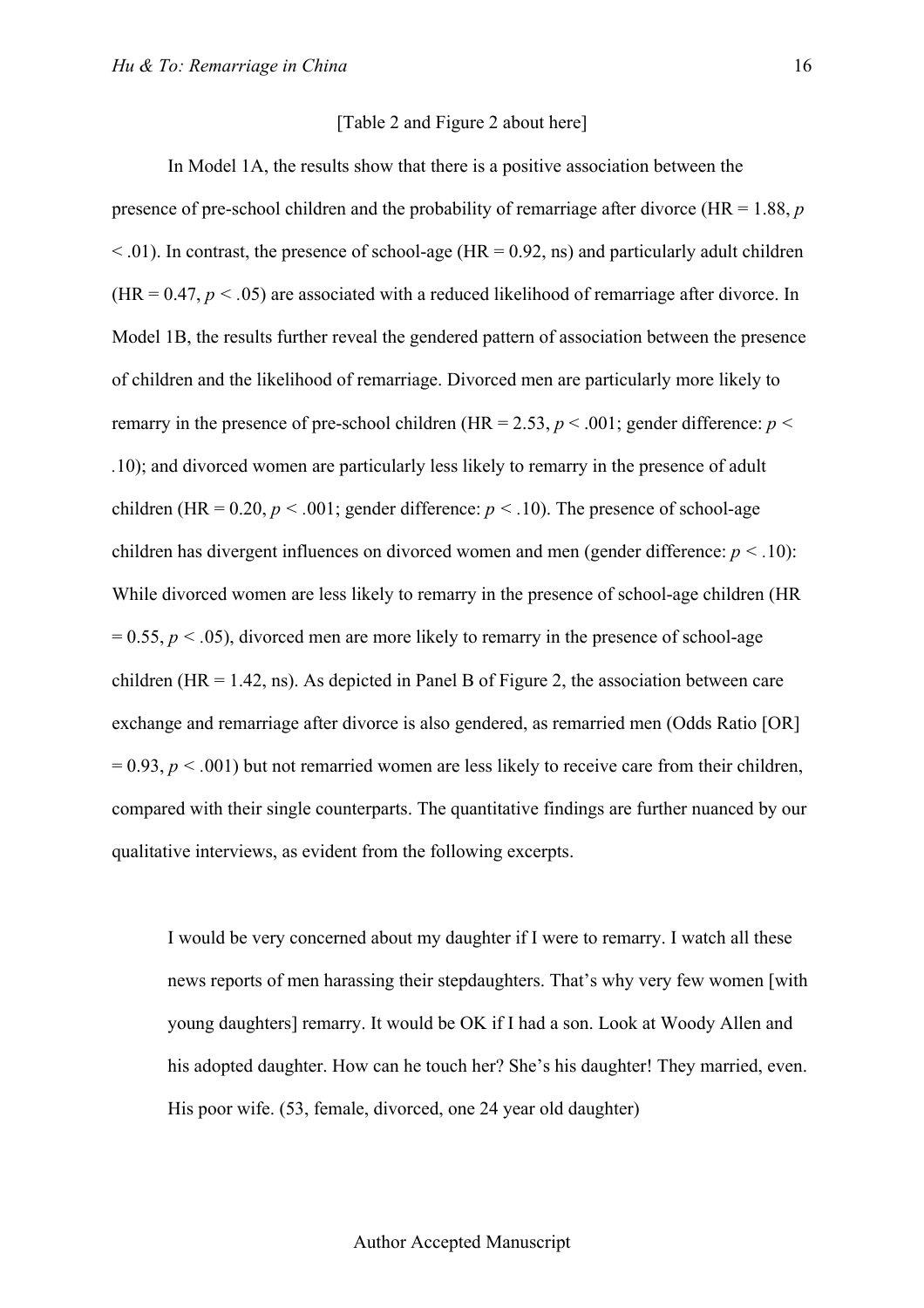It's very hard to find a man who can take care of you and your children. You're old already. (45, female, divorced, no children)

Citing media portrayals and popular stereotypes, the divorcé(e)s, particularly the females, almost unanimously expressed concern about the adverse effects of stepfamilies on their children's well-being. This echoes the widespread perception of stepfamilies as detrimental to the development of children and young adults (Huang, 2012). Meanwhile, (dependent) children from previous marriages were widely perceived as burdensome and unwelcome "baggage" in the remarriage market. Due to the persistence of patrilineal traditions in China, single mothers with children from previous marriages find it particularly difficult to remarry; in the words of one interviewee, "who wants to foster someone else's bloodline?!" (42, female, divorcée, one 12 year old son).

Nevertheless, although our interviewees reiterated their preference as "good mothers" to stay single to protect their children, they also hinted at an inner desire for remarriage, as "life would be so much easier if there were someone to share the [parental] responsibilities" (47, female, divorced, one 21 year old son). However, despite the negative stigmas attached to single parenthood and stepfamilies, remarriage may function as a source of economic support that allows divorced mothers with young children to spend time on childcare rather than paid work, particularly in the absence of state welfare provision (Koo & Suchindran, 1980). Meanwhile, divorced men may view remarriage as a viable source of care for their young children and themselves, as women rather than men are expected to be the major care providers in China (Hu, 2016b).

Similar to the results for Model 1A (predicting post-divorce remarriage), the results for Model 2A indicate that the probability of remarriage after widowhood is negatively associated with the presence of school-age (HR =  $0.32$ ,  $p < .001$ ) and adult children (HR =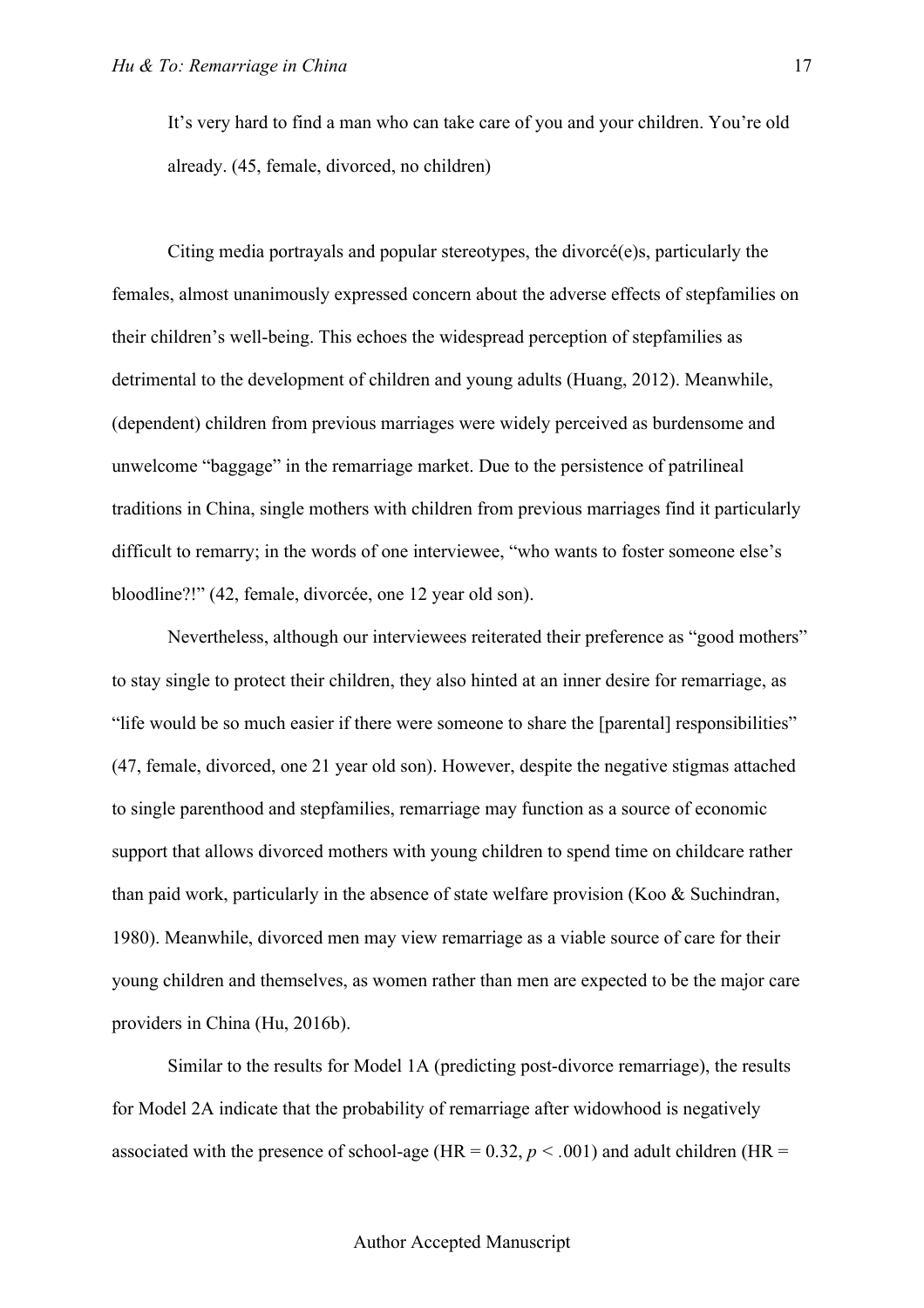0.13, *p < .*001), similarly for women and men as shown in Model 2B. Furthermore, the comparison between Model 1A and Model 2A indicates that the negative association between the probability of remarriage and the presence of school-age and adult children are significantly stronger among widow(er)s than divorcé(e)s (between-model comparisons: *p* < .05). Different from post-divorce remarriage (between-model comparison:  $p < .10$ ), the presence of pre-school children is negatively associated with the remarriage of widow(er)s  $(HR = 0.69, ns).$ 

The patterns of care exchange also differ considerably between single and remarried widow(er)s. As depicted in Panel C of Figure 2, remarried widows are less likely to provide care to their children, compared with their single counterparts (OR =  $0.82, p < .001$ ). As depicted in Panel D, both remarried widows ( $OR = 0.77$ ,  $p < .001$ ) and widowers ( $OR = 0.86$ ,  $p < .01$ ) are less likely to receive care from their children, compared with their single counterparts. The findings may have two possible explanations. First, remarriage may be a cause of the observed differences in the patterns of care exchange. As remarried widow(er)s are closely involved in their conjugal lives, they may have less time and space for care exchange with their children. As one's spouse may serve as a source of care provision, the need for care provision from children may also be lower among remarried than single widow(er)s. Second, remarriage may be a consequence of pre-existing care exchange activities. In the absence of welfare legislation, the concern over old-age security constitutes a major driver for remarriage in China (Chen & Li, 2014). Therefore, pre-existing care with children may lessen widow(er)s' need of remarriage. Moreover, elderly widow(er)s in China often help their (working) children with daily chores and look after their grandchildren. The provision of care for family members may anchor care providers both functionally and emotionally in their family relations, and thus decreasing the perceived need of remarriage (Arber & Timonen, 2012).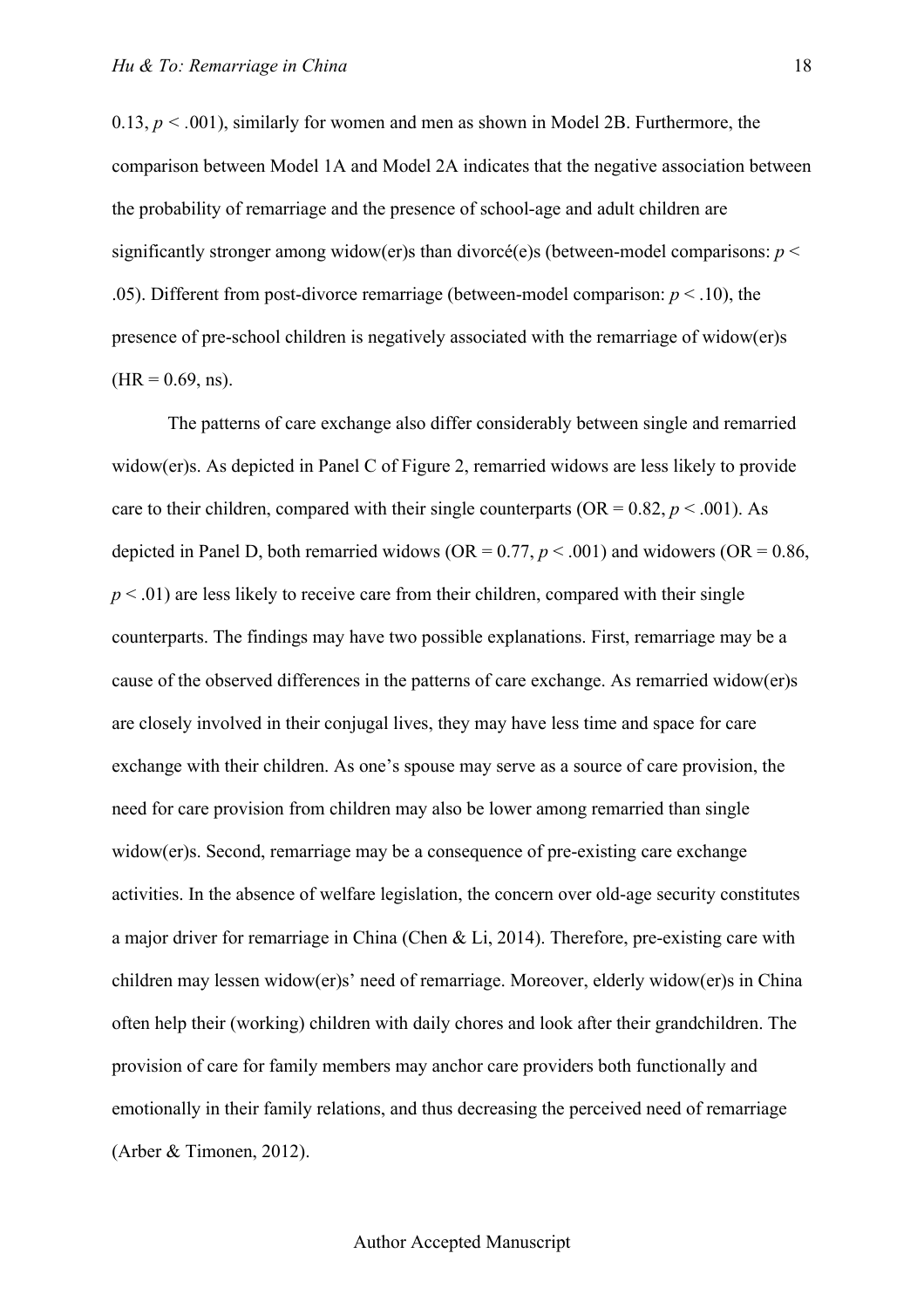While we are not able to determine the causality between care exchange and remarriage using cross-sectional data, our qualitative evidence reveals the concurrent existence of both mechanisms. In the interviews, some of the widow(er)s expressed their hope to relieve their children of the burden of old-age care provision through remarriage. The other widow(er)s we interviewed were keen to enumerate their various forms of engagement with their offspring, and described a sense of security in the knowledge that they had families "to fall back on" in old age (61, male, widowed, 2 sons and 1 daughter).

They said, "Grandma, you're so outdated, you don't know how to play video games." They helped me download apps. They gave me their stylus pen. I said, "Then you won't have one." They said that their dad had given them three [stylus pens], so they were able to give me one. My sons both come back for dinner every night. They live with me. I cook from 5 to 6, and then I am free to watch TV and listen to the radio, and read... I have no time to think about these things [dating]. (66, female, widowed, 3 sons)

I follow my daughter wherever she goes. (65, female, widowed, 1 daughter)

We observed a positive association between the presence of living parent(s) and the likelihood of remarriage for widow(er)s (HR =  $1.97, p \le 0.01$ ) but not divorcé(e)s (betweenmodel comparison:  $p < .05$ ). The positive association is stronger among widows (HR = 2.92,  $p < .01$ ) than widowers (HR = 1.06, ns; gender difference:  $p < .05$ ). Parents are often the first resort for support in the wake of widowhood. Different from Hans, Ganong, and Coleman's (2008) finding in the USA that remarriage is associated with a lower level of attachment to parents, our interview data vividly illustrate that parents' provision of such support often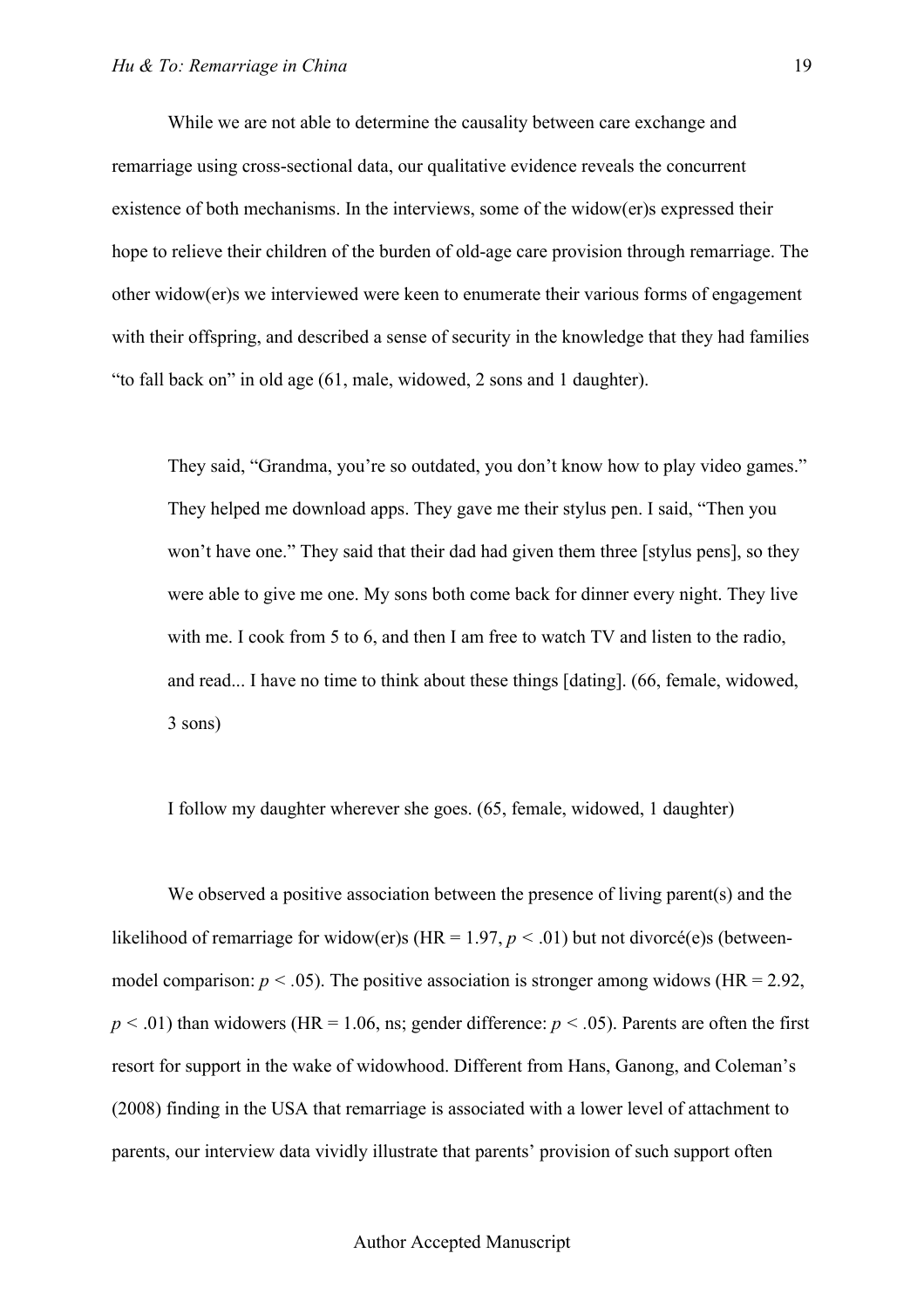creates a strong sense of emotional attachment and filial obligation in their children. Our interviewees were particularly vociferous in their gratitude to their parents for being a "reliable" cushion on which to fall back. The resulting feeling of "indebtedness" to one's parents was also a prominent theme in the narratives of the divorcé(e)s. Moving on from marital disruption, however, it is also evident from our interviews that the elderly parents are closely concerned about the old-age security of the widow(er)s (who are elderly themselves), and thus encourage their children to pursue a fulfilled personal life and old-age security through remarriage.

We also found a significant positive association between the size of extended family and the likelihood of remarriage for both divorcé(e)s (HR =  $1.05, p < .10$ ) and widow(er)s (HR = 1.13,  $p < .01$ ). These observations may be attributed to the widespread belief in modern China that marriage is crucial to a fulfilled personal life (To, 2015b)—a belief that may be reinforced by extended family members. Indeed, a number of interviewees reported that their singlehood was often questioned during gatherings with siblings and relatives. Extended family members customarily aired their concerns over the well-being of the singletons by encouraging them to "move on" to find happiness in a new relationship, as indicated in the following extract.

Before I got together with my current wife, my family and particularly my brothers constantly prodded me to find someone with whom to start over. They said things like, "Look at the mess you are in, you need a woman to sort you out…not to mention that your son needs a mother." They told me to move on [from the divorce], and they went on and on... (41, male, remarried after divorce, one 17 year old son)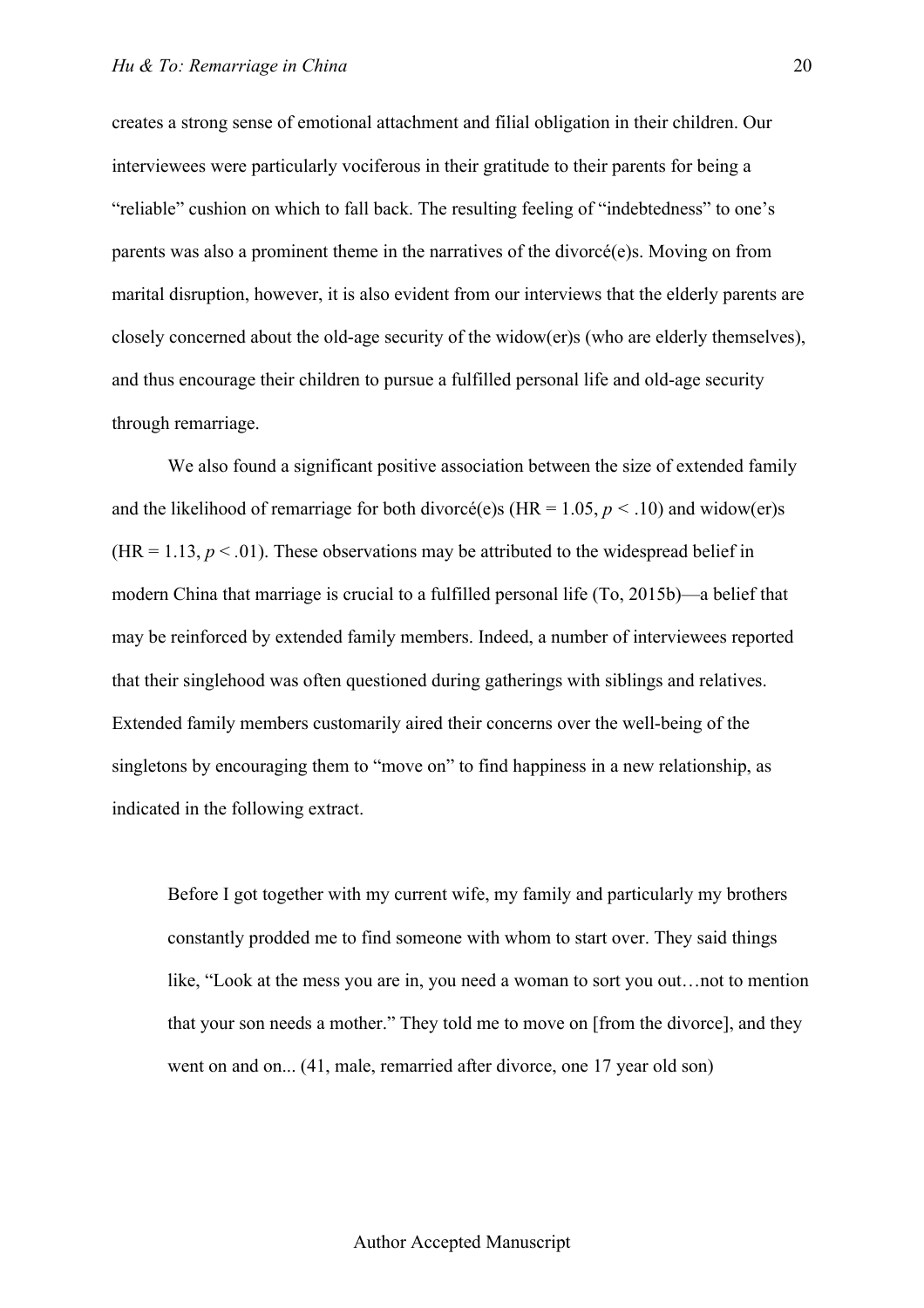The results reveal both similarities and differences in the patterns of association between family relations and remarriage after divorce and after widowhood. Particularly, the differences must be considered in relation to the distinct demographic profiles and marital histories of divorcé(e)s and widow(er)s. As shown in Table 2, compared with women, men are less likely to remarry after divorce (HR =  $0.71$ ,  $p < .01$ ), but they are more likely to remarry after widowhood (HR = 1.48,  $p < .05$ ). Notably, these gender differences are mediated and thus explained by the inclusion of gendered family relations in Models 1B and 2B. The likelihood of post-widowhood remarriage decreases with the age at divorce. A longer previous marriage is negatively associated with the probability of remarriage for widow(er)s (HR = 0.94,  $p < .001$ ) but not divorcé(e)s. We found that both divorcé(e)s (HR = 0.62,  $p < .01$ ) and widow(er)s (HR = 0.51,  $p < .05$ ) of urban *hukou* origin are less likely to remarry than their counterparts of rural *hukou* origin. Although socio-economically disadvantaged widows in feudal and imperial China relied on remarriage for subsistence (Holmgren, 1985), a lack of economic activity and income today does not seem to be associated with an increased probability of remarriage. We also found a positive association between one's years of schooling and the probability of remarriage after widowhood (HR =  $1.07, p \leq .001$ ).

#### **Discussion and Conclusions**

The increasing rate of remarriage is often considered to reflect broader social changes in modern China. Prior research on the aggregate population trends of divorce, widowhood, and remarriage in Chinese settings has tended to attribute these phenomena to macro social trends such as socio-economic development and the massification of education (Wang, 2001; Wang & Zhou, 2010). Research drawing on nationally representative individual-level data is scarce; most individual-level analysis has focused on remarriage either after divorce or after widowhood, not both. Drawing on data from the 2010 China Family Panel Studies and 13 in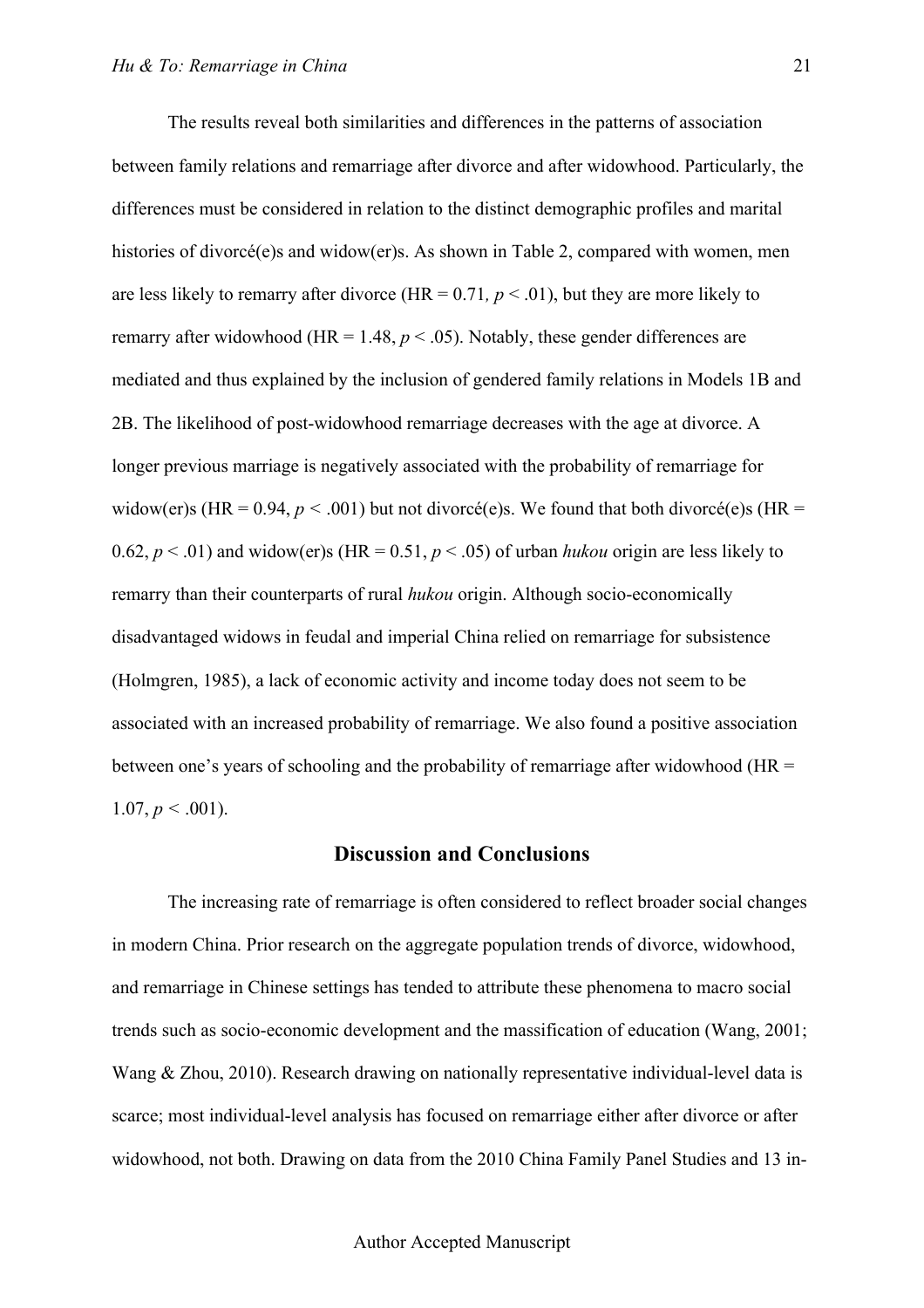depth qualitative interviews, we address these gaps by exploring the gendered relationship between family relations and remarriage. In particular, we compare divorce and widowhood as two distinct life-course trajectories leading to remarriage.

Our findings suggest that remarriage is far from an "individualized" affair. It is widely assumed that the prevalence of remarriage in modern China is caused by a trend of societal individualization (Yan, 2009). However, informed by the perspective of "linked lives" (Elder & Giele, 2009), we find that remarriage is closely associated with "indisposable" ties with children, siblings, parents and extended families. Indeed, we find that the probability of remarriage is closely shaped by the structure of family relations, and that the patterns of care exchange vary considerably by remarriage status. Above and beyond the structural presence or absence of family members, we find that the life-course circumstances of family members matter just as much in that children at distinct life-course stages were seen to configure the probability of remarriage in considerably different ways. In addition, distinct sets of family relations seem to play different roles in configuring the probability of remarriage, and these roles also differ between divorcé(e)s and widow(er)s.

We argue and demonstrate that rather than considering remarriage as an (incomplete) institution (cf. Cherlin, 1978, 2009), it would be useful to conceptualize remarriage as a social practice that responds flexibly to the diverse constellations of life-course circumstances. The relationship between family relations and remarriage may differ between widow(er)s and divorcé(e)s because they cluster at distinct stages of the life course and thus have very different life circumstances. Among divoré(e)s, we find a strong sense of "structural ambivalence" resulting from conflicting ideals and constraints in China's remarriage market. The divorcé(e)s we interviewed—particularly those with young children—expressed a desire to remarry. However, the structural presence of minor and young-adult children was perceived as a formidable constraint on divorcé(e)s' remarriage.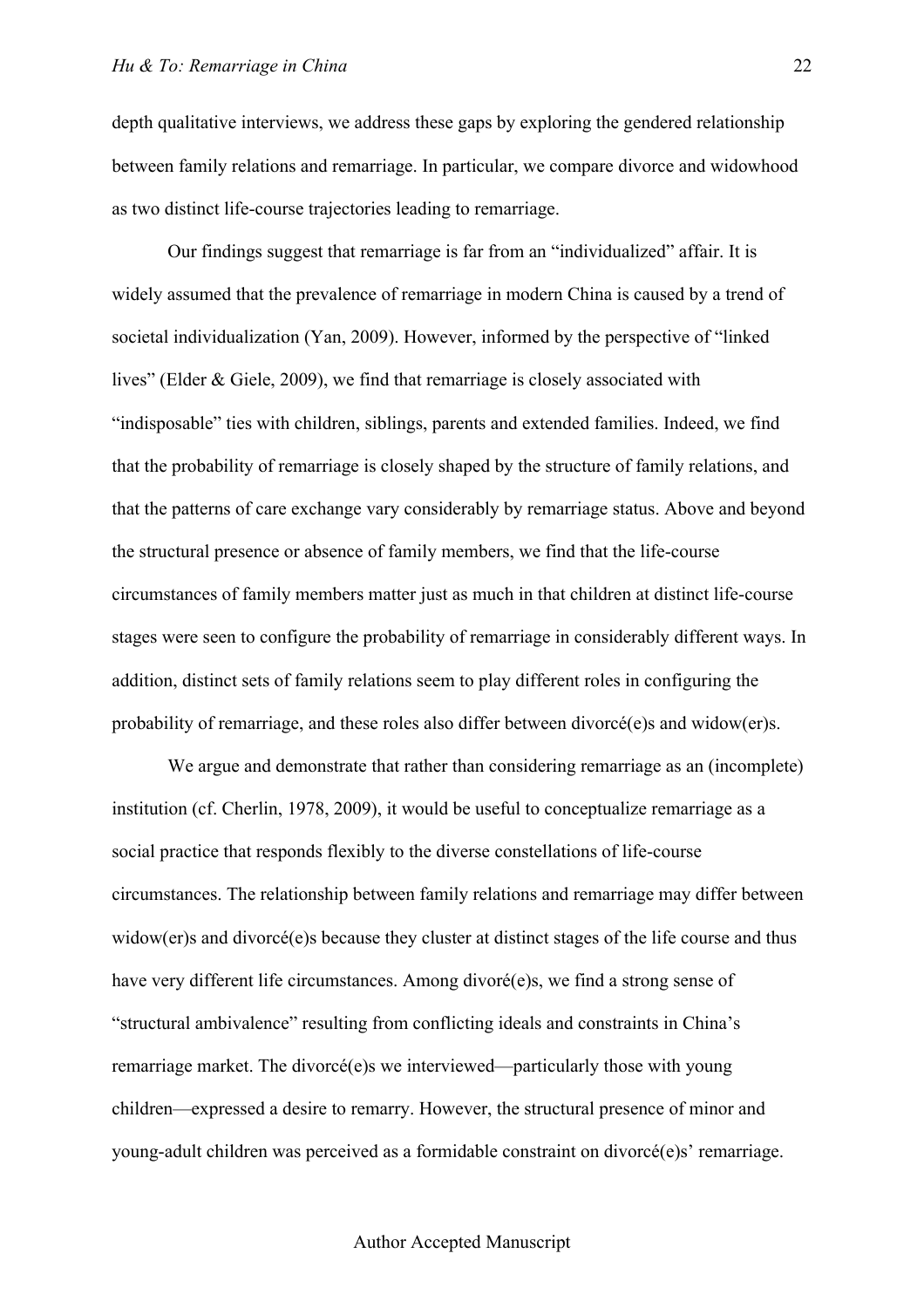This is not only due to the widespread cultural stigma attached to step-parenthood (Li, 2009), but also because the odds are stacked against those with children from previous marriages (i.e., "baggage") in the marriage market (Koo & Suchindran, 1980). Compared with divoré(e)s, the widow(er)s viewed the structure of family relations as an inhibiting "constraint" to a lesser extent; and the remarriage of widow(er)s seems to relate more closely to their "practice" of family relations. As vividly illustrated in our interviews, widow(er)s were seen to actively provide care for their offspring. Such care provision often generates a sense of emotional attachment and fulfillment that seems to lessen the perceived need for fulfillment through intimate relationships. Moreover, care provision might prevent widow(er)s from dating and getting remarried by consuming their available time and resources.

The results should also be interpreted with reference to the distinctive institutional features of modern China. Due to the absence of childcare subsidies and social-service provision for single parents, the lack of state legislation for old-age welfare and care, and the persistence of patrilineality, Chinese families are often responsible for cushioning the repercussions of divorce and widowhood. This is consistent with Davis's (2014) finding that Chinese marriages are being privatized from the state's perspective. Paradoxically, however, due to the lack of alternative service and welfare provision, which has obliged individuals to fall back on their families in the wake of divorce and widowhood, remarriage and its considerations have become no less "private" from the individual's perspective. In other words, complex family relations continue to play a prominent role in shaping the institution of remarriage. Therefore, the state's privatization of the marital institution seems to reinforce the "familialization" of remarriages in China, which embeds remarriage practices further in the traditional familial system instead of de-anchoring it from traditional moorings as argued by individualization theorists (e.g., Yan, 2009).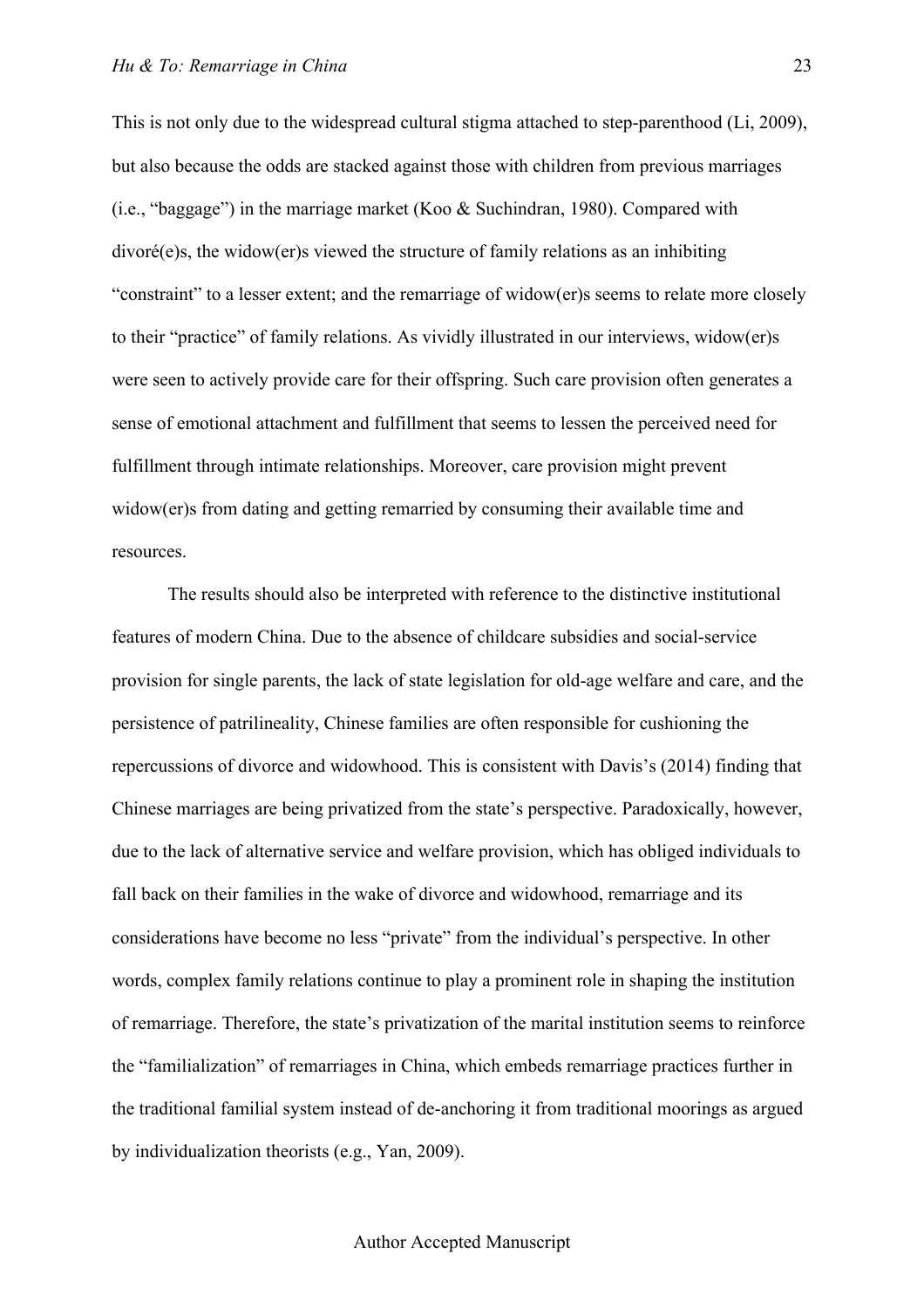The limitations of this research suggest several important directions for future research. First, the quantitative results yielded from the analysis of cross-sectional data should be interpreted in terms of association rather than causality. Although the respondents are likely to provide accurate information on life events as important as marital disruption and remarriage, it is possible that the event history data may be susceptible to recalling errors. In future research, longitudinal analysis will be crucial to unpack the life-course dynamics of remarriage post-divorce and post-widowhood. Second, our qualitative procedure relied on convenience sampling. Therefore, we cannot claim to have obtained representative narratives, simply narratives that shed further light on our quantitative findings. Third, while our analysis took place at the individual level, it is important for future scholars to conduct dyadic analysis to address the tethered lives of remarried couples. Furthermore, given the rapid sociocultural and institutional changes ongoing in China, it will be crucial for future researchers to examine the over-time developments in the dynamics of family relations and remarriage.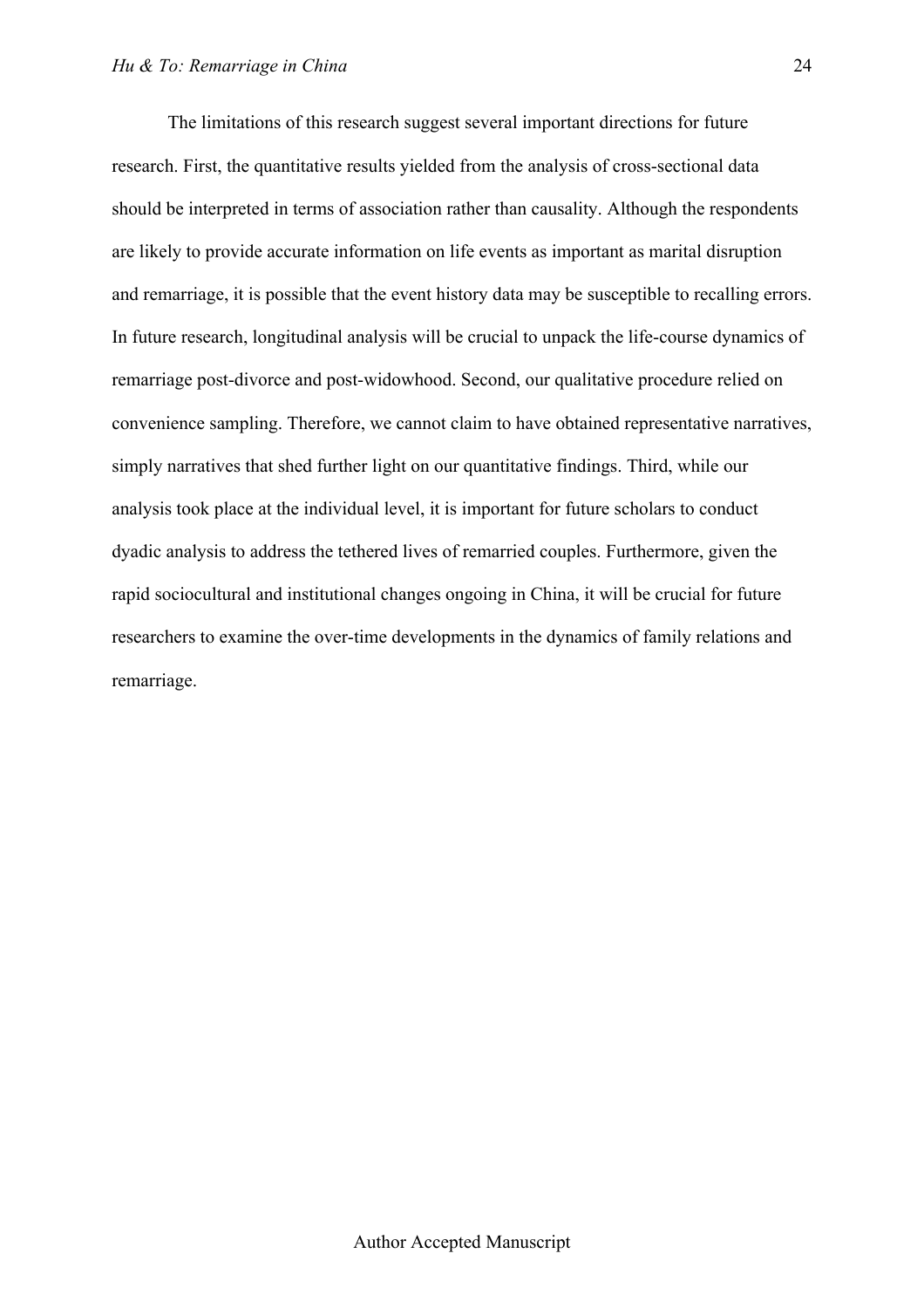## **References**

- Arber, S., & Timonen, V. (2012). *Contemporary grandparenting: Changing family relationships in global contexts.* Bristol: Policy Press.
- Berntsen, K. N., & Kravdal, Ø. (2012). The relationship between mortality and time since divorce, widowhood or remarriage in Norway. *Social Science & Medicine*, *75*(12), 2267–2274.
- Chen, Y-C., & Li, J.-C. A. (2014). Family change in East Asia. In *The Wiley-Blackwell companion to the sociology of families*.
- Cherlin, A. (1978). Remarriage as an incomplete institution. *American Journal of Sociology*, *84*(3), 634–650.
- Cherlin, A. (2009). *Marriage, divorce, remarriage, revised and enlarged edition*. MA: Harvard University Press.
- Croll, E. (1981). *The politics of marriage in contemporary China*. Cambridge: Cambridge University Press.
- Davis, D. S. (2014). Privatization of marriage in post-socialist China. *Modern China*, *40*(6), 551–577.
- de Jongh, P. J. et al. (2015). The impact of pre-selected variance inflation factor thresholds on the stability and predictive power of logistic regression models in credit scoring, *OriOn*, *31*(1), 17–37.

Elder, G. H., & Giele, J. Z. (2009). *The craft of life course research*. London: Guilford Press.

- Graaf, P. M. de, & Kalmijn, M. (2003). Alternative routes in the remarriage market: Competing-risk analyses of union formation after divorce. *Social Forces*, *81*(4), 1459–1498.
- Hans, J. D. (2008). Should child support obligations continue for children attending college? *Journal of Divorce & Remarriage*, *48*(3-4), 109–125.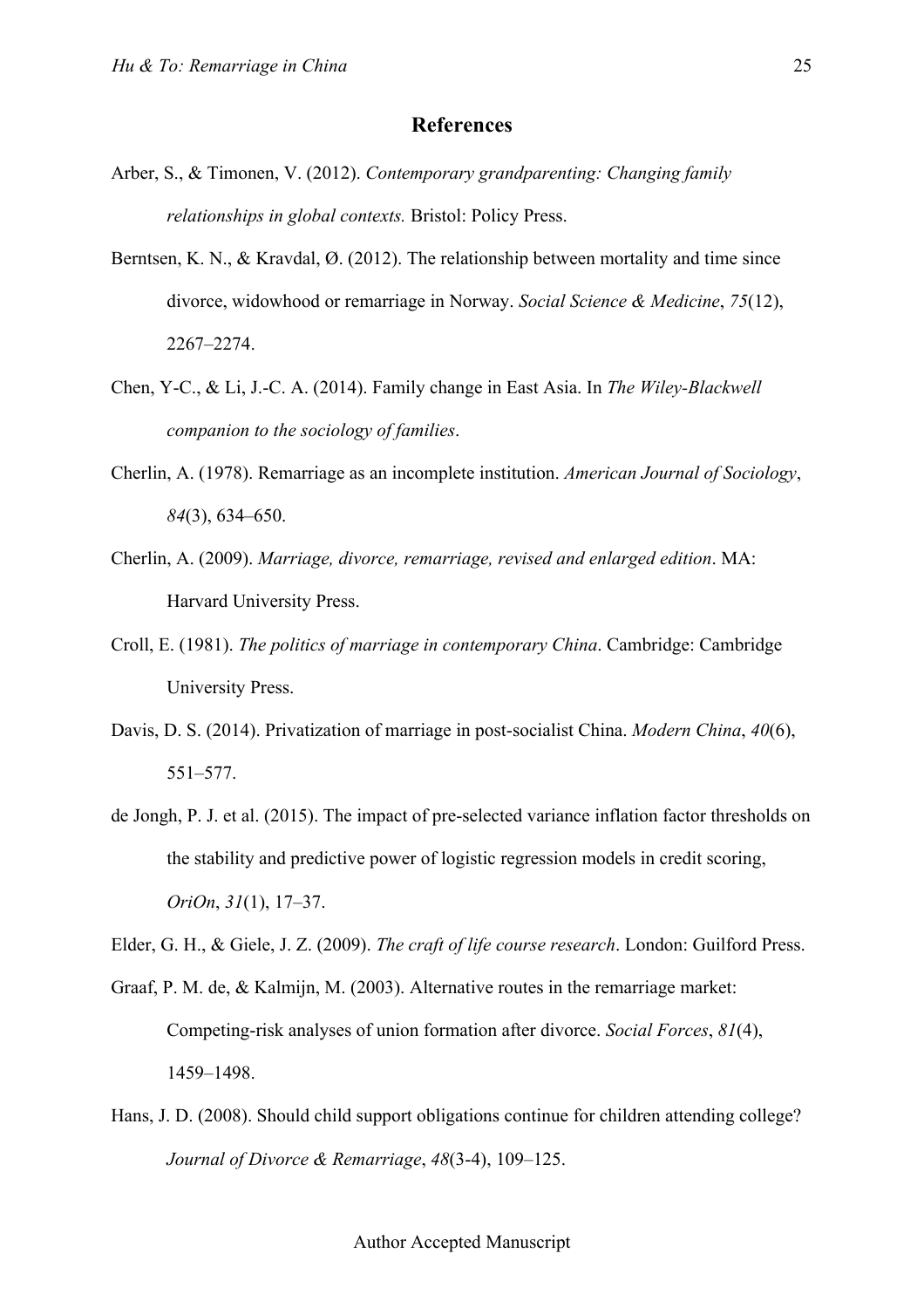- Hans, J. D. (2009). Beliefs about child support modification following remarriage and subsequent childbirth. *Family Relations*, *58*(1), 65–78.
- Hans, J. D., Ganong, L. H., & Coleman, M. (2008). Financial responsibilities toward older parents and stepparents following divorce and remarriage. *Journal of Family and Economic Issues*, *30*(1), 55–66.
- Holmgren, J. (1985). The economic foundations of virtue: Widow-remarriage in early and modern China. *The Australian Journal of Chinese Affairs*, *13*, 1–27.
- Homans, G. C. (1958). Social behavior as exchange. *American Journal of Sociology*, *63*(6): 597–606.
- Huang, Y. (2012). Remarriage, gender, and life course in contemporary inland rural China. *Journal of Comparative Family Studies*, *43*(2), 313–330.
- Hu, Y. (2016a). Marriage of matching doors: Marital sorting on parental background in China. *Demographic Research*, *35*, 557–580.
- Hu, Y. (2016b). Impact of rural-to-urban migration on family and gender values in China. *Asian Population Studies*, *12*(3), 251–72.
- Koo, H. P., & Suchindran, C. M. (1980). Effects of children on women's remarriage prospects. *Journal of Family Issues, 1*(4), 497–515.
- Kuan, T. (2015). *Love's uncertainty: The politics and ethics of child rearing in contemporary China*. CA: University of California Press.
- Li, C. (2013). Little's test of missing completely at random. *Stata Journal, 13*(4),795–809*.*
- Li, H. (2009). *Village China under socialism and reform: A micro history, 1948-2008.* CA: Stanford University Press.
- Lu, J., & Wang, X. (2013). Changing marital status of the population in China since the 1990s. *Beijing Social Science*, *3*, 62–72. (Original in Chinese).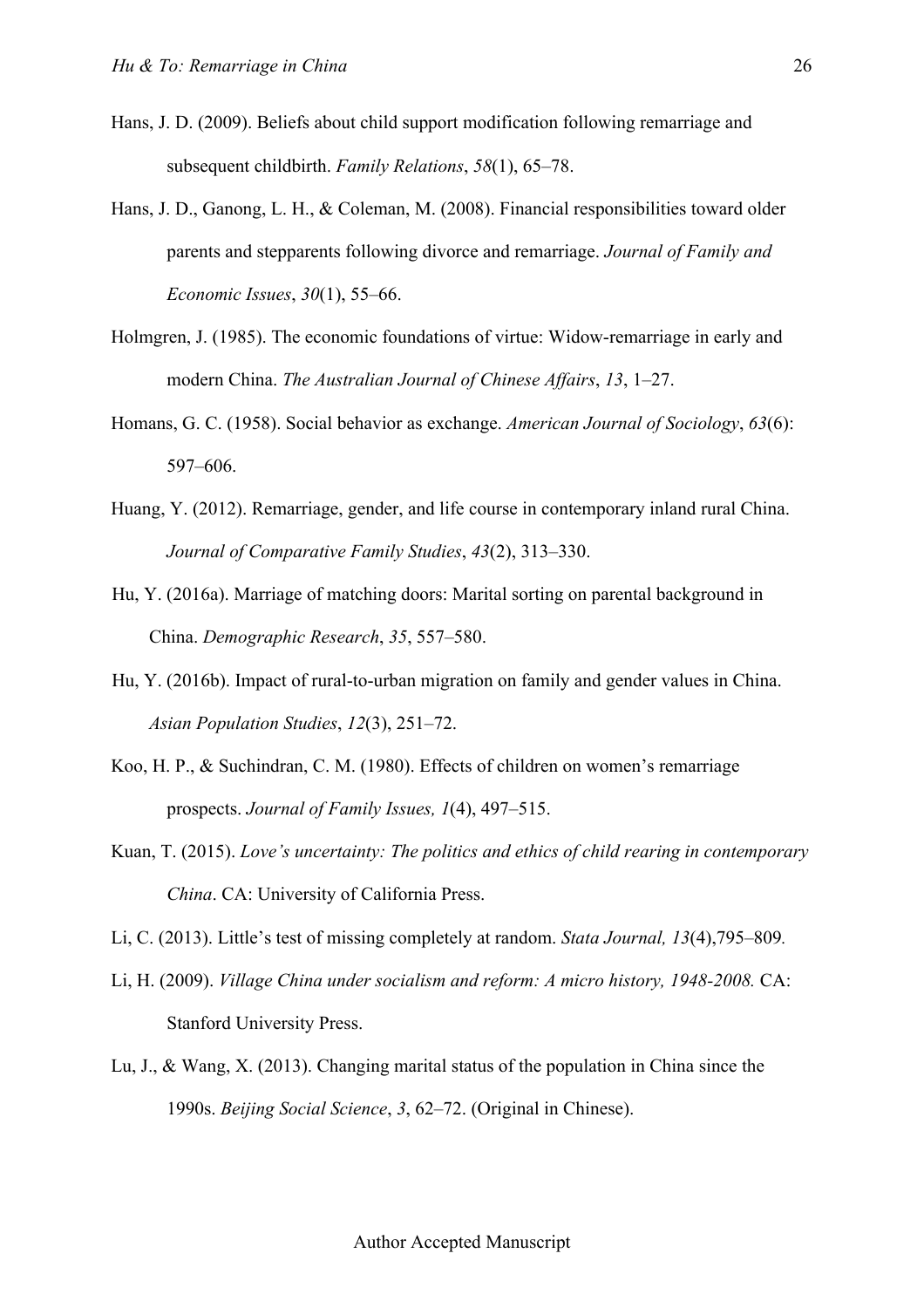- Lui, L. (2017). Marital power in inter-*hukou* families in China: An intersectional approach. *Journal of Family Issues*. Online first: 0192513X1769237.
- Ngan, R., & Wong, W. (1996). Injustice in family care of the Chinese elderly in Hong Kong. *Journal of Aging & Social Policy*, *7*(2), 77–94.
- Palmer, M. (1995). The re-emergence of family law in post-Mao China: Marriage, divorce and reproduction. *The China Quarterly*, *141*, 110–134.
- Sommer, M. H. (1996). The uses of chastity: Sex, law, and the property of widows in Qing China. *Late Imperial China*, *17*(2), 77–130.
- StataCorp. (2015). *Stata statistical software: Release 14.* TX: StataCorp LP.
- Singer, J. D., & Willett, J. B. (2003). *Applied longitudinal data analysis: Modeling change and event occurrence.* NY: Oxford University Press.
- Stacey, J. (2011). *Unhitched: Love, marriage, and family values from West Hollywood to western China.* NY: New York University Press.
- Sweeney, M. M. (2010). Remarriage and stepfamilies: Strategic sites for family scholarship in the 21st century. *Journal of Marriage and Family*, *72*(3), 667–684.
- To, S. (2015a). "My mother wants me to *jiaru-haomen* (marry into a rich and powerful family)!" Exploring the pathways to "altruistic individualism" in Chinese professional women's filial strategies of marital choice. *Sage Open*, *5*(1): 1–11.
- To, S. (2015b). *China's leftover women: Late marriage among professional women and its consequences*. Oxford; New York: Routledge.
- Trivedi, J. K., Sareen, H., & Dhyani, M. (2009). Psychological aspects of widowhood and divorce. *Mens Sana Monographs*, *7*(1), 37–49.
- Waltner, A. (1981). Widows and remarriage in Ming and early Qing China. *Historical Reflections / Réflexions Historiques*, *8*(3), 129–146.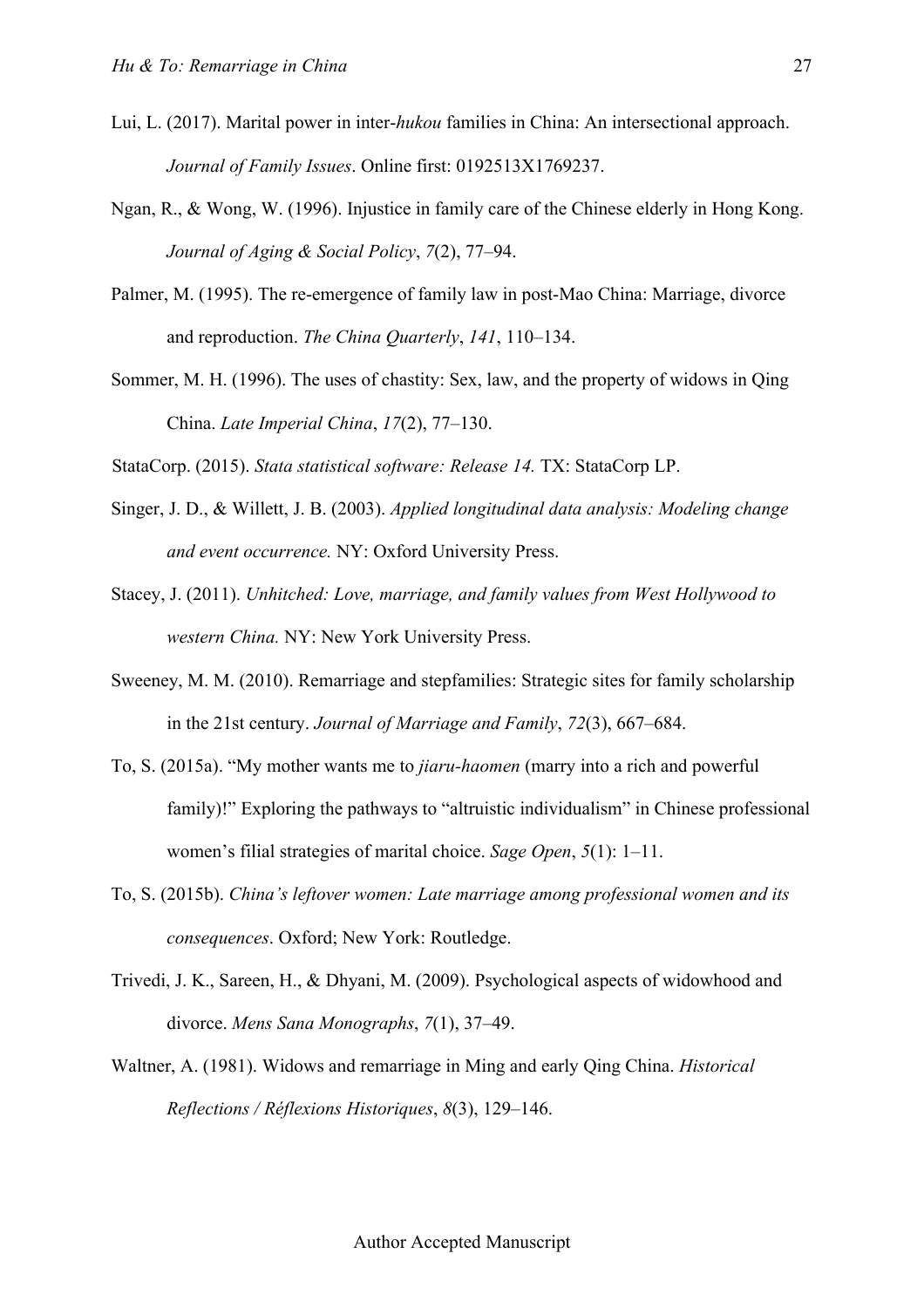- Wang, Q. (2001). China' s divorce trends in the transition toward a market economy. *Journal of Divorce & Remarriage*, *35*(1-2), 173–189.
- Wang, Q., & Zhou, Q. (2010). China's divorce and remarriage rates: Trends and regional disparities. *Journal of Divorce & Remarriage*, *51*(4), 257–267.
- Xie, Y., & Hu, J. (2014). An introduction to the China Family Panel Studies (CFPS)*. Chinese Sociological Review, 47*(1), 3–29.
- Yan, Y. (2003). *Private life under socialism: Love, intimacy, and family change in a Chinese village, 1949-1999*. CA: Stanford University Press.
- Yan, Y. (2009). *The individualization of Chinese society*. London: Bloomsbury Academic.
- Yin, R. (2010). *Qualitative research from start to finish*. New York: Guildford Press.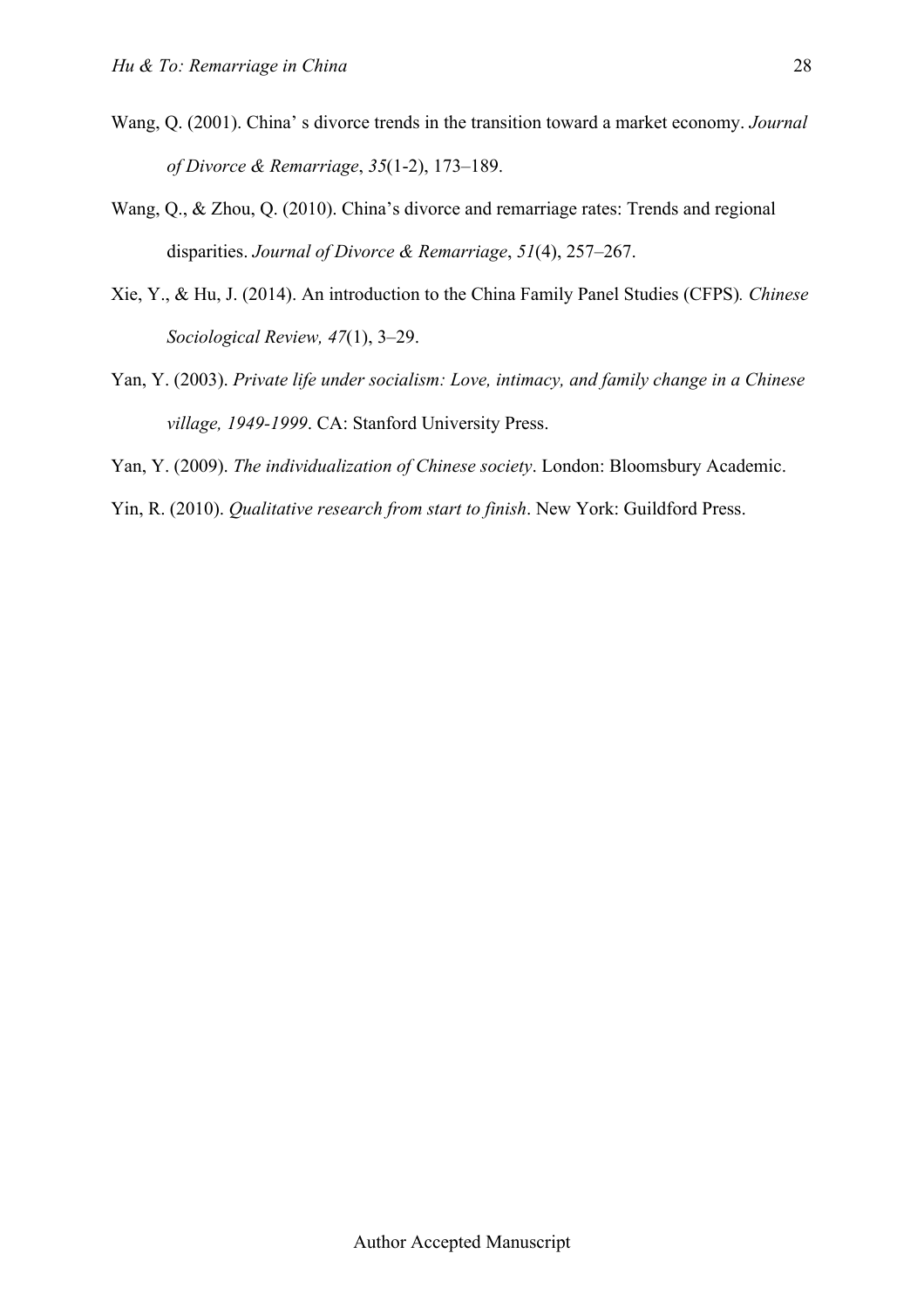#### **Table 1.** Descriptive Statistics

|                                       |                  | All          |           |                  | Remarried<br>post-<br>divorce | Single post-<br>widowhood | Remarried<br>post-<br>widowhood |
|---------------------------------------|------------------|--------------|-----------|------------------|-------------------------------|---------------------------|---------------------------------|
| Variable                              | Min              |              | Max M(SD) | divorce<br>M(SD) | M(SD)                         | M(SD)                     | M(SD)                           |
| <b>Structure of family relations</b>  |                  |              |           |                  |                               |                           |                                 |
| Pre-school child(ren) $(0-6)^a$       |                  |              |           |                  |                               |                           |                                 |
| In 2010                               | $\boldsymbol{0}$ | 1            | .05       | .08              | .23                           | .00                       | .06                             |
| Remarriage $t-1$                      | $\boldsymbol{0}$ | $\mathbf{1}$ | .70       |                  | .69                           |                           | .71                             |
| School-age child(ren) $(7-17)^a$      |                  |              |           |                  |                               |                           |                                 |
| In 2010                               | $\boldsymbol{0}$ | $\mathbf{1}$ | .12       | .25              | .37                           | .03                       | .19                             |
| Remarriage $t-1$                      | $\boldsymbol{0}$ | $\mathbf{1}$ | .19       |                  | .20                           |                           | .18                             |
| Adult child(ren) (18 and above) $a$   |                  |              |           |                  |                               |                           |                                 |
| In 2010                               | $\boldsymbol{0}$ | $\mathbf{1}$ | .84       | .57              | .55                           | .96                       | .84                             |
| Remarriage $t-1$                      | $\boldsymbol{0}$ | $\mathbf{1}$ | .04       |                  | .02                           |                           | .06                             |
| Has sibling( $s$ )                    | $\boldsymbol{0}$ | $\mathbf{1}$ | .89       | .91              | .93                           | .87                       | .94                             |
| Has living parent(s)                  | $\boldsymbol{0}$ | $\mathbf{1}$ | .30       | .73              | .64                           | .13                       | .35                             |
| Extended family size                  | $\boldsymbol{0}$ | 8            | 3.29      | 2.16             | 2.74                          | 3.59                      | 3.64                            |
|                                       |                  |              | (2.23)    | (1.83)           | (2.13)                        | (2.26)                    | (2.10)                          |
| Care exchange                         |                  |              |           |                  |                               |                           |                                 |
| Active care provider to child(ren)    | $\boldsymbol{0}$ | 1            | .23       | .03              | .07                           | .32                       | .11                             |
| Active care recipient from child(ren) | $\theta$         | $\mathbf{1}$ | .35       | .05              | .05                           | .51                       | .18                             |
| <b>Control variables</b>              |                  |              |           |                  |                               |                           |                                 |
| Age in 2010 $b$                       | 29               | 82           | 60.99     | 45.79            | 46.33                         | 68.09                     | 56.91                           |
|                                       |                  |              | (14.80)   | (10.37)          | (11.18)                       | (11.13)                   | (12.57)                         |
| Age at divorce/widowhood b            | 20               | 80           | 48.18     | 35.83            | 30.83                         | 56.06                     | 39.01                           |
|                                       |                  |              | (15.81)   | (8.16)           | (7.03)                        | (13.25)                   | (12.39)                         |
| Year of divorce/widowhood b           | 1958             | 2010         | 1,997     | 2,000            | 1,994                         | 1,998                     | 1,992                           |
|                                       |                  |              | (10.87)   | (8.25)           | (11.86)                       | (10.65)                   | (11.72)                         |
| Length of previous marriage (year)    | $\boldsymbol{0}$ | 60           | 26.38     | 10.54            | 7.45                          | 35.43                     | 16.75                           |
|                                       |                  |              | (16.90)   | (7.41)           | (6.00)                        | (13.57)                   | (11.98)                         |
| Time between remarriage and last      | $\boldsymbol{0}$ | 22           | 4.12      |                  | 4.03                          |                           | 4.24                            |
| divorce/widowhood                     |                  |              | (4.77)    |                  | (4.50)                        |                           | (5.11)                          |
| Male ( $ref = female$ )               | $\boldsymbol{0}$ | $\mathbf{1}$ | .38       | .58              | .53                           | .29                       | .43                             |
| Urban residence ( $ref = rural$ )     | $\boldsymbol{0}$ | $\mathbf{1}$ | .50       | .71              | .60                           | .44                       | .45                             |
| Urban $hukou$ (ref = rural)           | $\boldsymbol{0}$ | $\mathbf{1}$ | .17       | .41              | .26                           | .11                       | .10                             |
| Never worked (ref = ever worked)      | $\boldsymbol{0}$ | $\mathbf{1}$ | .25       | .15              | .18                           | .29                       | .19                             |
| Individual annual income in 2010      | 1                | 13           | 6.14      | 7.95             | 7.21                          | 5.49                      | 6.33                            |
| (log)                                 |                  |              | (3.59)    | (3.02)           | (3.59)                        | (3.51)                    | (3.58)                          |
| Years of schooling                    | $\boldsymbol{0}$ | 21           | 3.83      | 7.82             | 6.83                          | 2.25                      | 4.23                            |
|                                       |                  |              | (4.73)    | (4.58)           | (4.83)                        | (3.85)                    | (4.52)                          |
| $N$ (person)                          |                  |              | 3,069     | 422              | 408                           | 1,925                     | 314                             |

*Note:* Dummy variables indicated by a minimal value of 0 and a maximal value of 1. Standard deviation in parenthesis for continuous variable. For categorical dummy variables, the mean score indicates percentage. Column percentages may not add up to 1 due to rounding. <sup>a</sup> Time-varying variable. <sup>b</sup> Bottom and top 1% of values replaced to be equal to the 1<sup>st</sup> and the 99<sup>th</sup> percentile, respectively.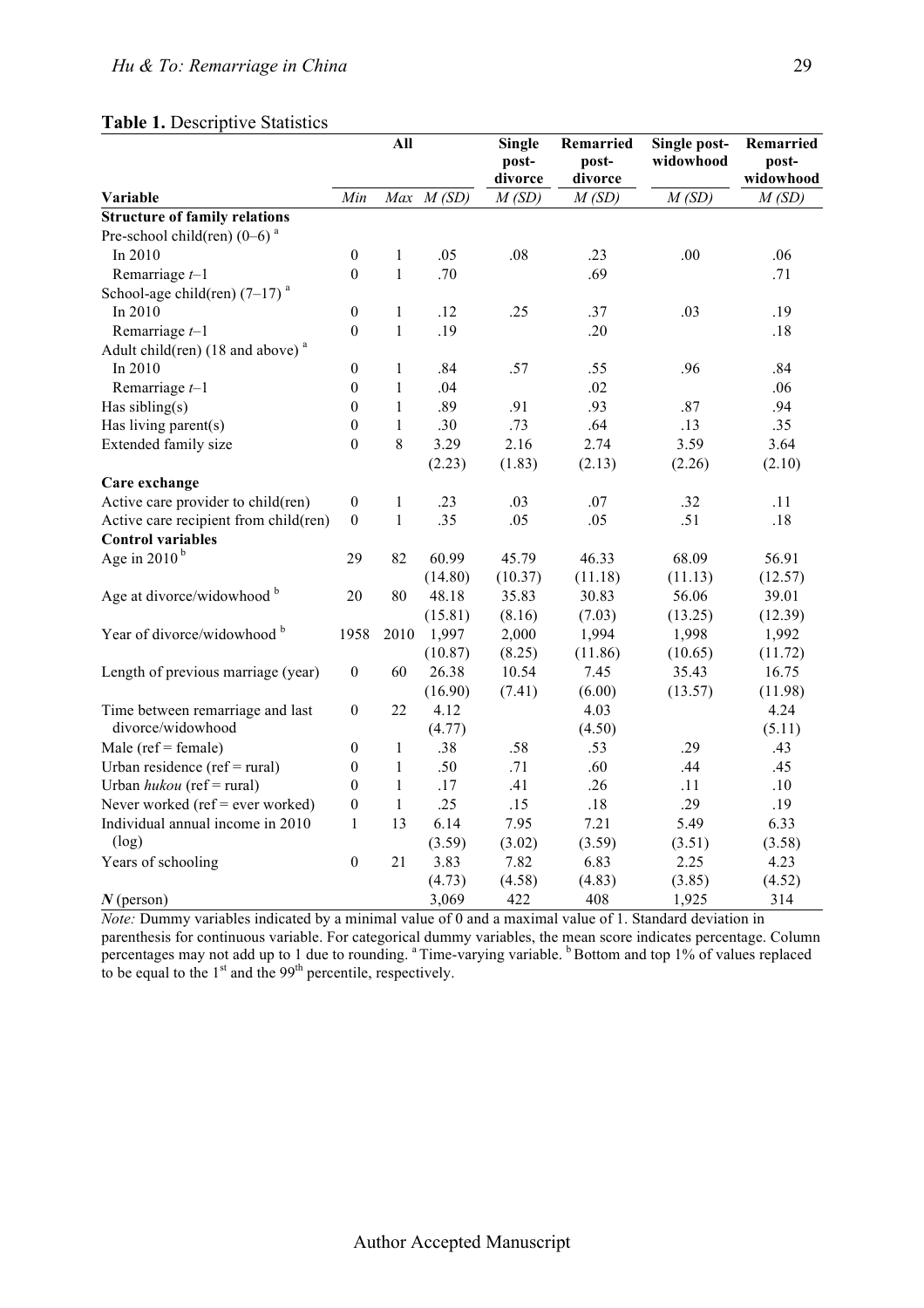|                                               |                  | Post-divorce |                  |              |                  | Post-widowhood       |                  |              |  |  |
|-----------------------------------------------|------------------|--------------|------------------|--------------|------------------|----------------------|------------------|--------------|--|--|
|                                               |                  | <b>1A</b>    |                  | 1B           |                  | 2A                   | 2B               |              |  |  |
| Predictor                                     | $\boldsymbol{B}$ | (S.E.)       | $\boldsymbol{B}$ | (S.E.)       | $\boldsymbol{B}$ | (S.E.)               | $\boldsymbol{B}$ | (S.E.)       |  |  |
| <b>Structure of family relations</b>          |                  |              |                  |              |                  |                      |                  |              |  |  |
| Pre-school child(ren) (ref = no) <sup>a</sup> |                  |              |                  |              |                  |                      |                  |              |  |  |
| All $^{\rm b}$                                | 0.63             | $(0.20)$ **  |                  |              |                  | $-0.37$ $(0.35)$     |                  |              |  |  |
| Women <sup>b</sup>                            |                  |              | 0.44             | $(0.26) +$   |                  |                      | $-0.77$          | (0.50)       |  |  |
| Men                                           |                  |              | 0.93             | $(0.28)$ *** |                  |                      | 0.07             | (0.48)       |  |  |
| School-age child(ren) (ref = no) <sup>a</sup> |                  |              |                  |              |                  |                      |                  |              |  |  |
| All $^{\rm b}$                                | $-0.08$          | (0.21)       |                  |              |                  | $-1.14$ $(0.36)$ *** |                  |              |  |  |
| Women <sup>b</sup>                            |                  |              | $-0.59$          | $(0.30)*$    |                  |                      | $-1.32$          | $(0.50)$ **  |  |  |
| Men <sup>b</sup>                              |                  |              | 0.35             | (0.28)       |                  |                      | $-1.02$          | $(0.51)$ *   |  |  |
| Adult child(ren) (ref = no) <sup>a</sup>      |                  |              |                  |              |                  |                      |                  |              |  |  |
| All <sup>b</sup>                              | $-0.76$          | $(0.33)*$    |                  |              | $-2.06$          | $(0.42)$ ***         |                  |              |  |  |
| Women                                         |                  |              | $-1.60$          | $(0.57)$ **  |                  |                      | $-2.16$          | $(0.57)$ *** |  |  |
| Men <sup>b</sup>                              |                  |              | $-0.19$          | (0.40)       |                  |                      | $-2.03$          | $(0.60)$ *** |  |  |
| Living parent(s) $(ref = no)$                 |                  |              |                  |              |                  |                      |                  |              |  |  |
| All $^{b}$                                    | $-0.06$          | (0.13)       |                  |              | 0.68             | $(0.18)$ **          |                  |              |  |  |
| Women                                         |                  |              | $-0.10$          | (0.18)       |                  |                      | 1.07             | $(0.22)$ **  |  |  |
| Men                                           |                  |              | $-0.03$          | (0.16)       |                  |                      | 0.06             | (0.28)       |  |  |
| Sibling(s) $(ref = no)$                       |                  |              |                  |              |                  |                      |                  |              |  |  |
| All                                           | $-0.15$          | (0.22)       |                  |              | 0.15             | (0.31)               |                  |              |  |  |
| Women <sup>b</sup>                            |                  |              | 0.08             | (0.36)       |                  |                      | 0.56             | (0.47)       |  |  |
| Men                                           |                  |              | $-0.20$          | (0.27)       |                  |                      | $-0.26$          | (0.42)       |  |  |
| Extended family size <sup>a</sup>             |                  |              |                  |              |                  |                      |                  |              |  |  |
| All                                           | 0.05             | $(0.03) +$   |                  |              | 0.12             | $(0.04)$ **          |                  |              |  |  |
| Women                                         |                  |              | 0.10             | $(0.04)$ *   |                  |                      | 0.12             | $(0.05)*$    |  |  |
| Men                                           |                  |              | $-0.01$          | (0.04)       |                  |                      | 0.13             | $(0.06)*$    |  |  |
| <b>Control variables</b>                      |                  |              |                  |              |                  |                      |                  |              |  |  |
| Age at divorce/widowhood b                    | $-0.04$          | $(0.01)$ *** | $-0.04$          | $(0.01)$ *** | $-0.02$          | (0.01)               | $-0.02$          | (0.01)       |  |  |
| Year of divorce/widowhood                     | $-0.00$          | $(0.00)$ **  | $-0.00$          | $(0.00)**$   | $-0.00$          | $(0.00)$ ***         | $-0.00$          | $(0.00)$ *** |  |  |
| Length of previous marriage <sup>b</sup>      | $-0.01$          | (0.01)       | $-0.01$          | (0.01)       | $-0.06$          | $(0.01)$ ***         | $-0.06$          | $(0.01)$ *** |  |  |
| Male (ref = female) $b$                       | $-0.34$          | $(0.12)$ **  | $-0.35$          | (0.56)       | 0.39             | $(0.15)^*$           | 0.78             | (0.79)       |  |  |
| Urban residence ( $ref = rural$ )             | $-0.09$          | (0.13)       | $-0.08$          | (0.13)       | 0.01             | (0.16)               | 0.01             | (0.16)       |  |  |
| Urban $hukou$ (ref = rural)                   | $-0.48$          | $(0.15)$ **  | $-0.44$          | $(0.14)$ **  | $-0.67$          | $(0.26)^*$           | $-0.73$          | $(0.26)$ **  |  |  |
| Never worked ( $ref = ever$ worked)           | 0.06             | (0.14)       | 0.03             | (0.14)       | $-0.35$          | $(0.18) +$           | $-0.37$          | $(0.18)$ *   |  |  |
| Individual annual income (log)                | $-0.00$          | (0.02)       | $-0.00$          | (0.02)       | $-0.01$          | (0.02)               | $-0.01$          | (0.02)       |  |  |
| Years of schooling b                          | 0.01             | (0.01)       | 0.01             | (0.01)       | 0.07             | $(0.02)$ ***         | 0.06             | $(0.02)$ *** |  |  |
| Province variance parameter                   | 0.04             | (0.04)       | 0.04             | (0.04)       | 0.12             | (0.09)               | 0.14             | (0.10)       |  |  |
| Household variance parameter                  | 0.12             | (0.13)       | 0.03             | (0.13)       | 1.25             | $(0.32)$ ***         | 1.18             | $(0.32)$ *** |  |  |
| Log-likelihood                                | $-1,462$         |              | $-1,454$         |              | $-1,416$         |                      | $-1,408$         |              |  |  |
| Bayesian-information-criterion                | 3,074            |              | 3,110            |              | 3,006            |                      | 3,051            |              |  |  |
| $N$ (event)                                   |                  |              | 408              |              |                  |                      | 314              |              |  |  |
| $N$ (person)                                  |                  |              | 830              |              |                  |                      | 2,239            |              |  |  |
| $N$ (person-year)                             |                  |              | 6,638            |              | 27,326           |                      |                  |              |  |  |

**Table 2.** Multilevel Cox Proportional Hazards Regression Models Predicting Remarriage Post-Divorce and Post-Widowhood

*Note:* Reference category in parenthesis. <sup>a</sup> Female-male between-slope difference for remarriage after divorce statistically significant at the 10% level or below. <sup>b</sup> Difference between remarriage post-divorce and remarriage statistically significant at the 10% level or below. post-widowhood statistically significant at the 5% level or below, based on Model 1A and 2A for control variables.  $+p < 0.10, \, p < 0.05, \, p < 0.01, \, p < 0.01.$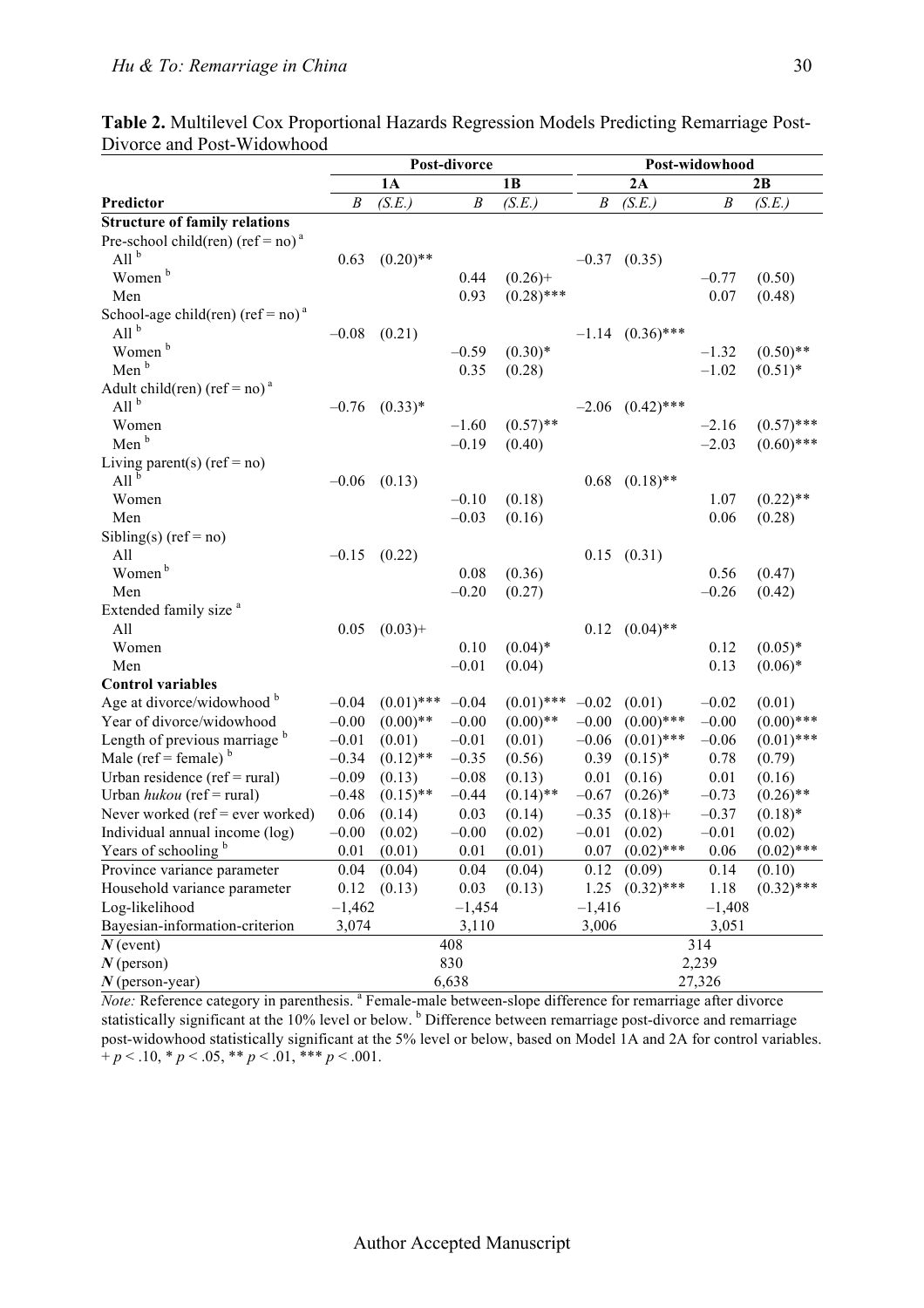

**Figure 1.** Trends of Marriage and Remarriage in China 1990–2010.

*Source*: China Statistics Yearbook 2016. Accessed October 10<sup>th</sup>, 2017: http://www.stats.gov.cn/tjsj/ndsj/2016/indexch.htm